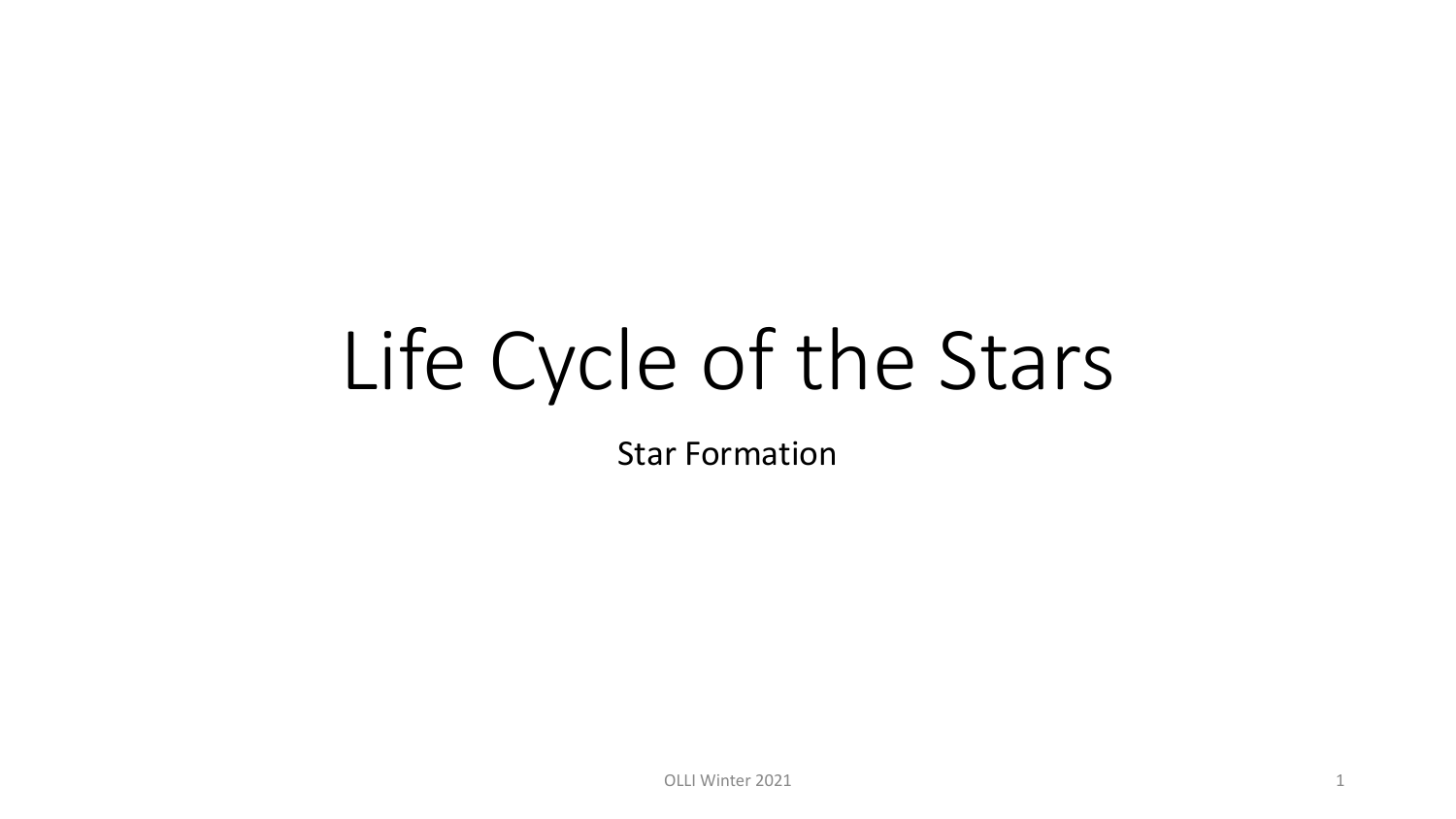#### Star Formation

• Stars are formed when **hydrogen** clouds contract due to gravity

 $F = G \frac{m_1 m_2}{r^2}$ 

- Gravitational attraction causes the core of the contracting cloud to reach  $\approx$  10, 000 K
- The temperature necessary to fuse two hydrogen nuclei into one helium nucleus
- The helium nucleus has slightly less mass than two hydrogen nuclei
- The difference in mass is the source of a star's energy
	- $E = mc^2$
- Great quantities of energy in the form of electromagnetic radiation are released into space
- Where did the hydrogen come from?
- The first stars formed from the hydrogen that was formed after the universe began its expansion
- After the **Big Bang**
- According to the Big Bang theory, the universe is thought to have begun around **13.8 billion years**  ago as an infinitesimally small, infinitely hot, infinitely dense, something –
- A **singularity** –that contained all the matter and energy that is in the universe today
- The theory does not address "what came before"
- It describes what came after the beginning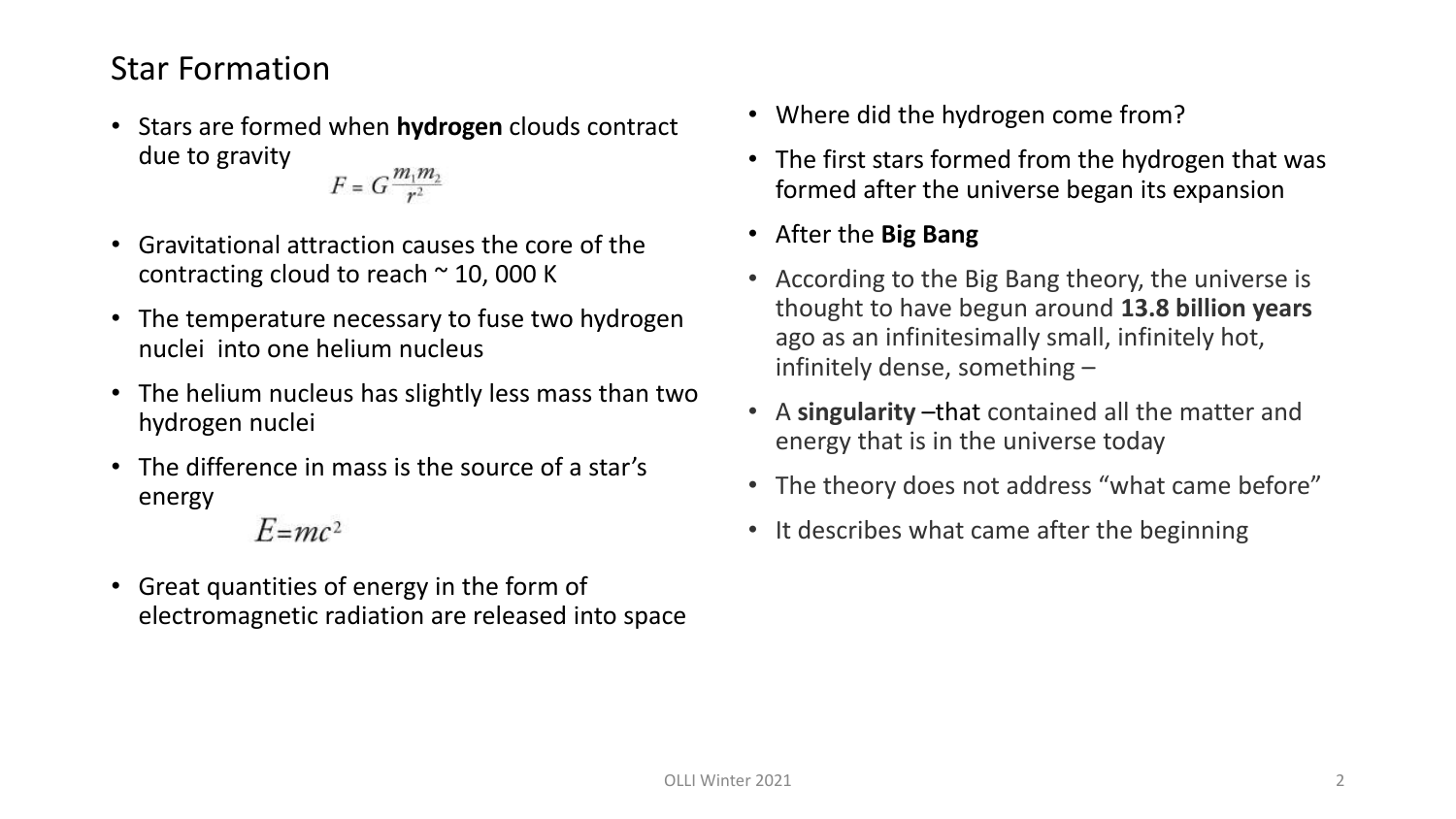- which supports the Big Bang theory:
- Galaxies appear to be moving away from us at speeds proportional to their distance
- This is called "**Hubble's Law**," named after **Edwin Hubble** who discovered this phenomenon in 1929
- It is based on doppler effect "**red shift**" of light from distant galaxies
- The spectral emission lines of light are shifted toward the red (longer wavelength) portion of the spectrum
- The wave lengths of photons of light are "stretched" as they move through expanding space



#### **Edwin Hubble** (1989-1953)

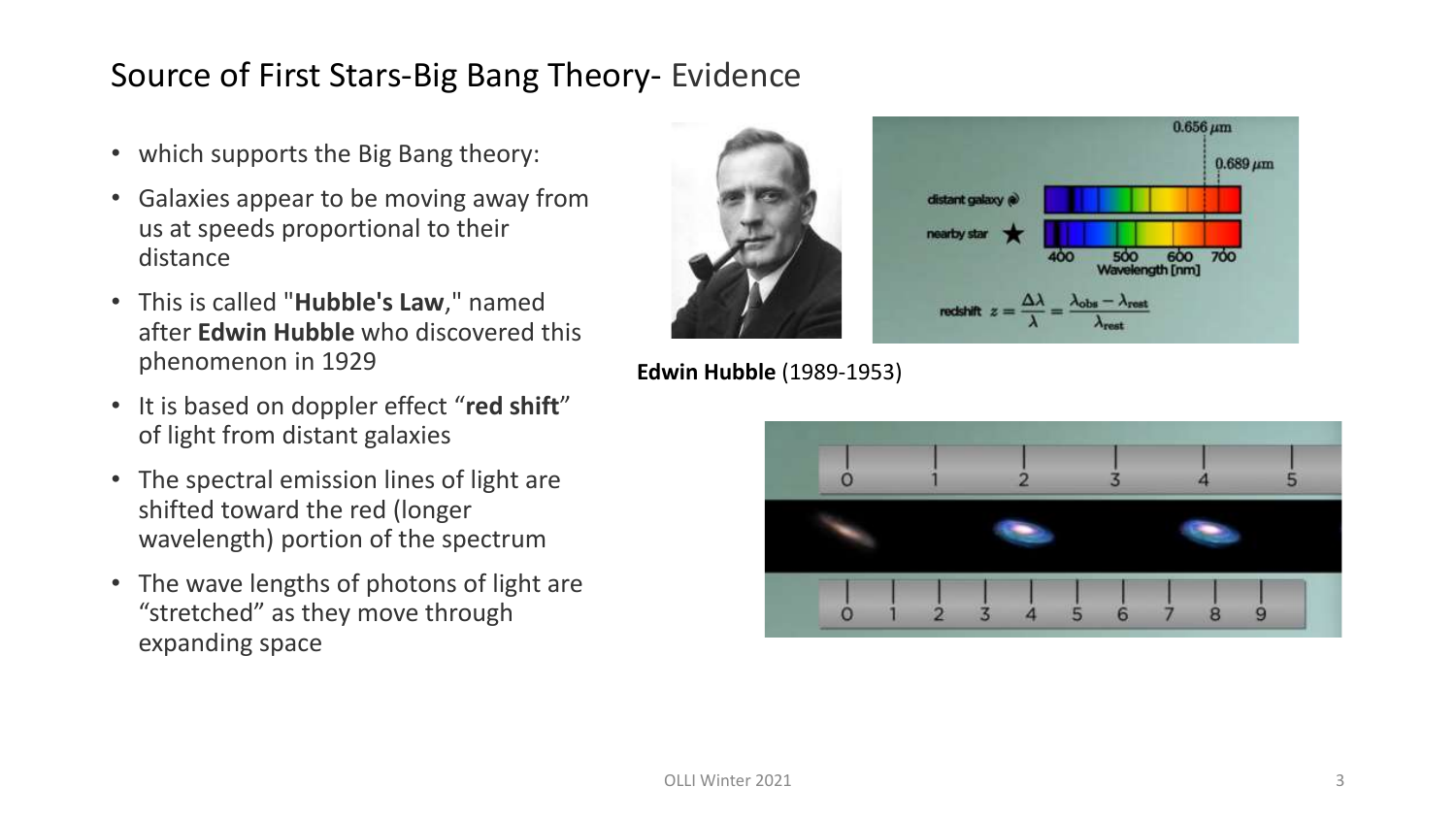• Hubble's Law:

 $v = H_{\rm o} d$ 

- $v = recessional velocity of galaxy$  $H_0 = Hubble constant$  $d = distance to galaxy$
- This observation supports the expansion of the universe and suggests that the universe was once compacted
- It agrees with ramifications of Einstein's theory of relativity
	- **Friedmann** 1922 and **Lemaître** 1927 solutions to the equations of General Relativity for the case of an expanding universe

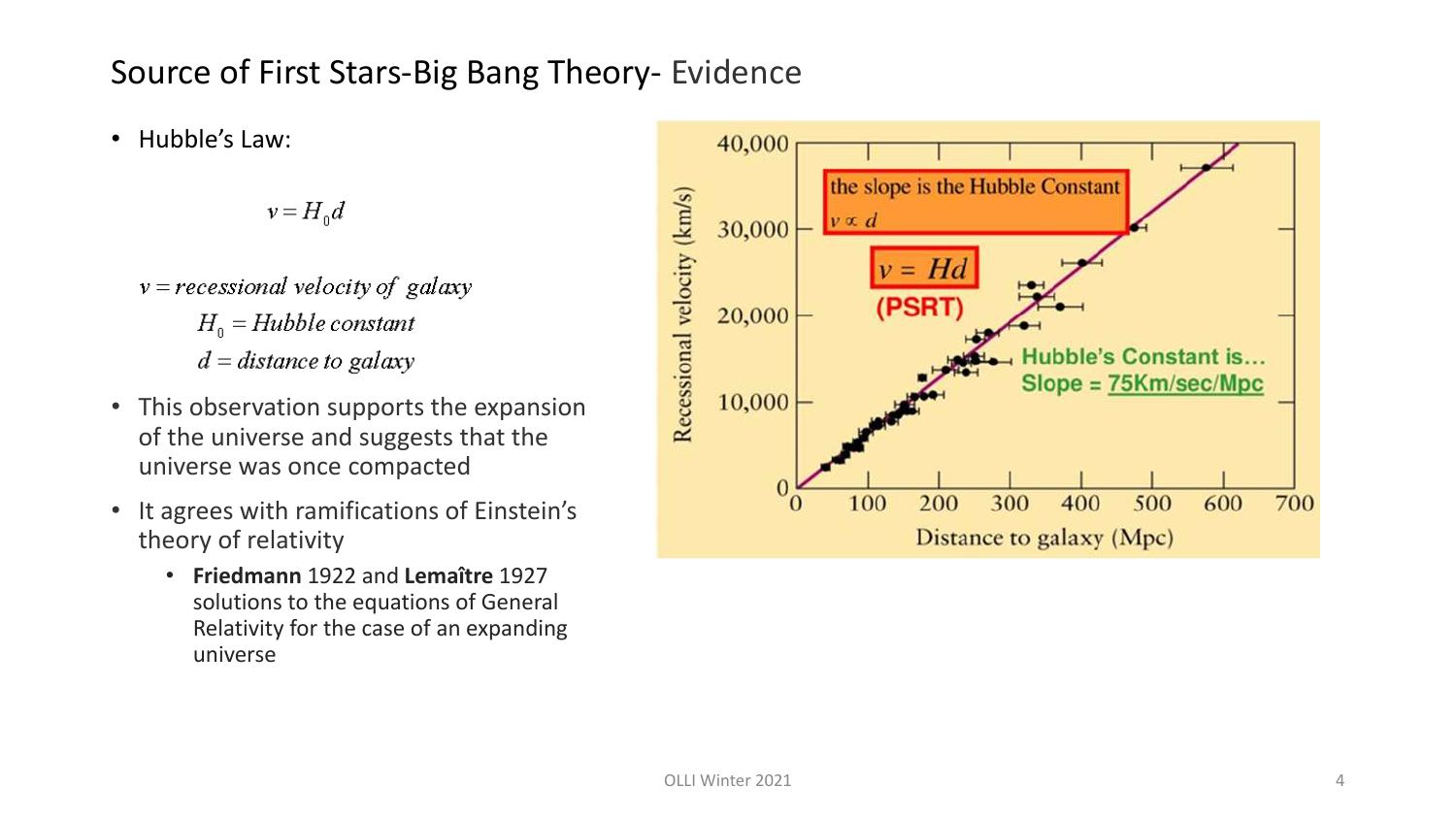- If the universe was initially very, very hot as the Big Bang theory suggests, there should be evidence of this heat
- In 1965, Radio-astronomers **Arno Penzias** and **Robert Wilson** discovered a **Cosmic Microwave Background** radiation (**CMB**) which pervades the observable universe
- Its black body temperature measures **2.725 Kelvin**
- Black body radiation comes from opaque bodies at thermal equilibrium
- The CMB radiation is traveling through transparent space –
- The **expansion of space** has stretched the photon wave lengths from microns to millimeters –the microwave region of the electromagnetic spectrum



• The abundance of the "light elements" Hydrogen and Helium found in the observable universe also support the Big Bang model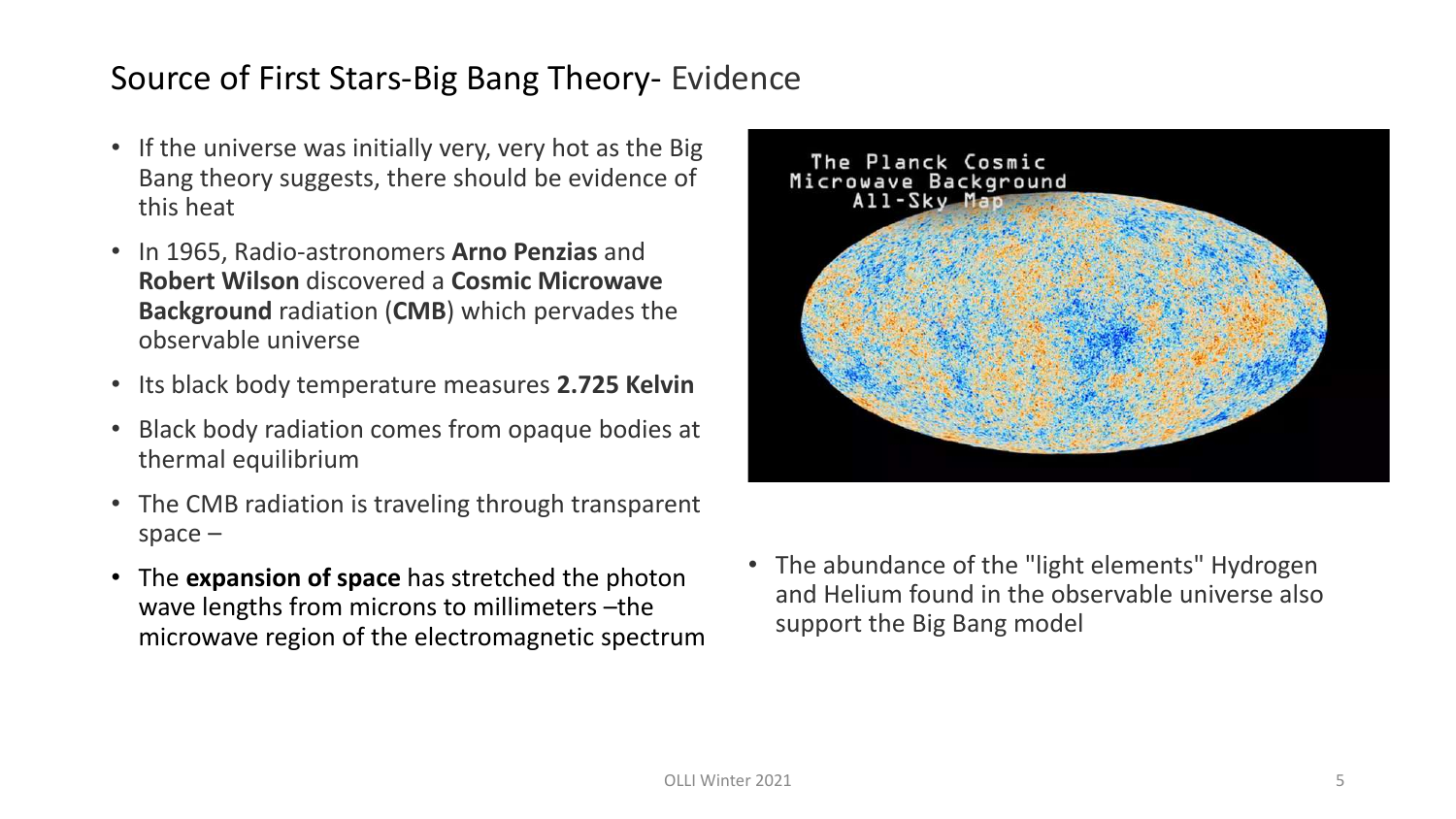- The red shift data measures the expansion of space itself
- Galaxies are not traveling faster than the speed of light
- The space in which the galaxies are located is expending so the relative to their "local" space the are not traveling faster than light
- Einstein's light speed limit is safe
- Space is full of microwave radiation coming from all directions
- It amounts to about 400 photons per cubic centimeter with a spectrum of nearly a perfect black body
- The temperature of this microwave radiation is 2.72548 Kelvin
- Black body radiation comes from optically thick materials in thermal equilibrium
- Photons are constantly randomizing their energies by collisions, absorptions and emissions by charged particles
- The universe is optically transparent-it is not of a uniform temperature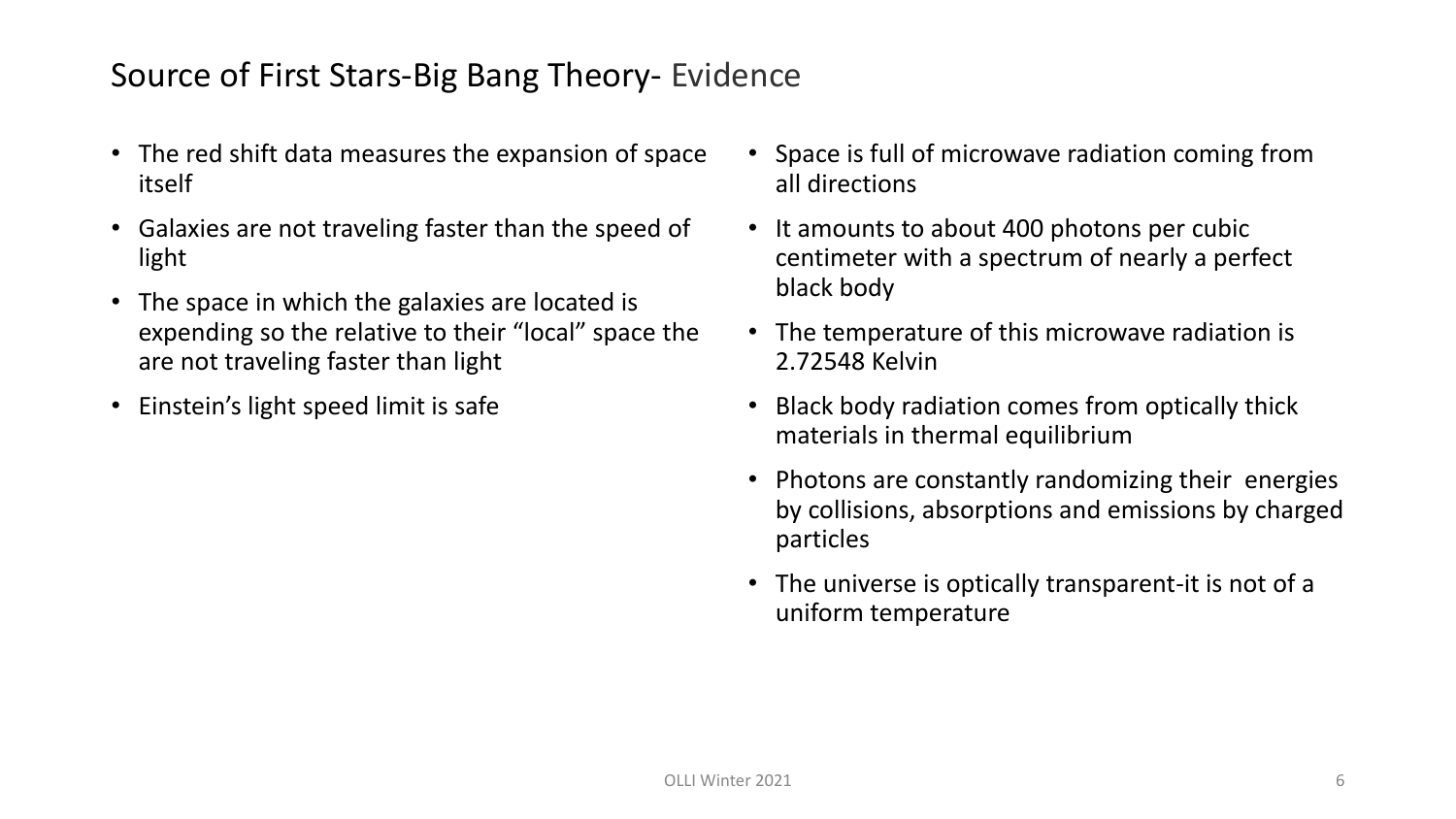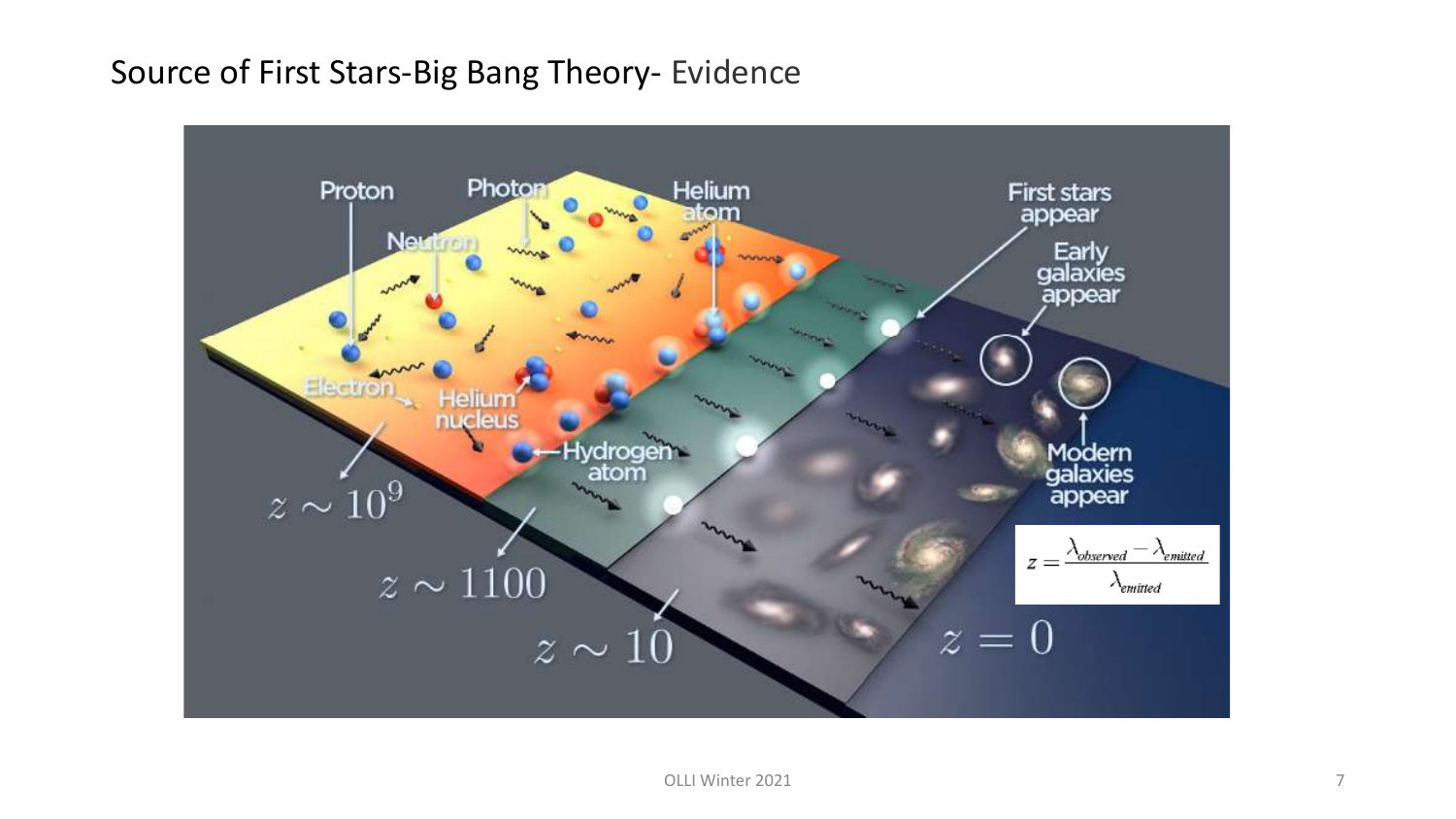#### Source of First Stars-Big Bang Theory-Expansion

- The universe was a tiny hot gaseous plasma consisting of packets of "primal" particles at extremely high energies
- The universe was smaller than the size of a proton
- During this phase physicists believe matter and energy were not separated as they are currently
- The four primary forces of the universe as we know them today were believed to be one united force
- The temperature of the universe was 1 x 10^32 K
- It also began to instantaneously expand and cool extremely fast
- The universe went through an expansionary phase that was faster than the speed of light (space-time is not limited by the speed of light, only objects "within" space-time are)
- In this brief interval of **Inflation**, the "observable" universe expanded by a factor of about 10^70 from being unimaginably smaller than a subatomic particle to about the size of a grapefruit
- That is the equivalent of going from about the size of a grape to the current size of the observable universe in the blink of an eye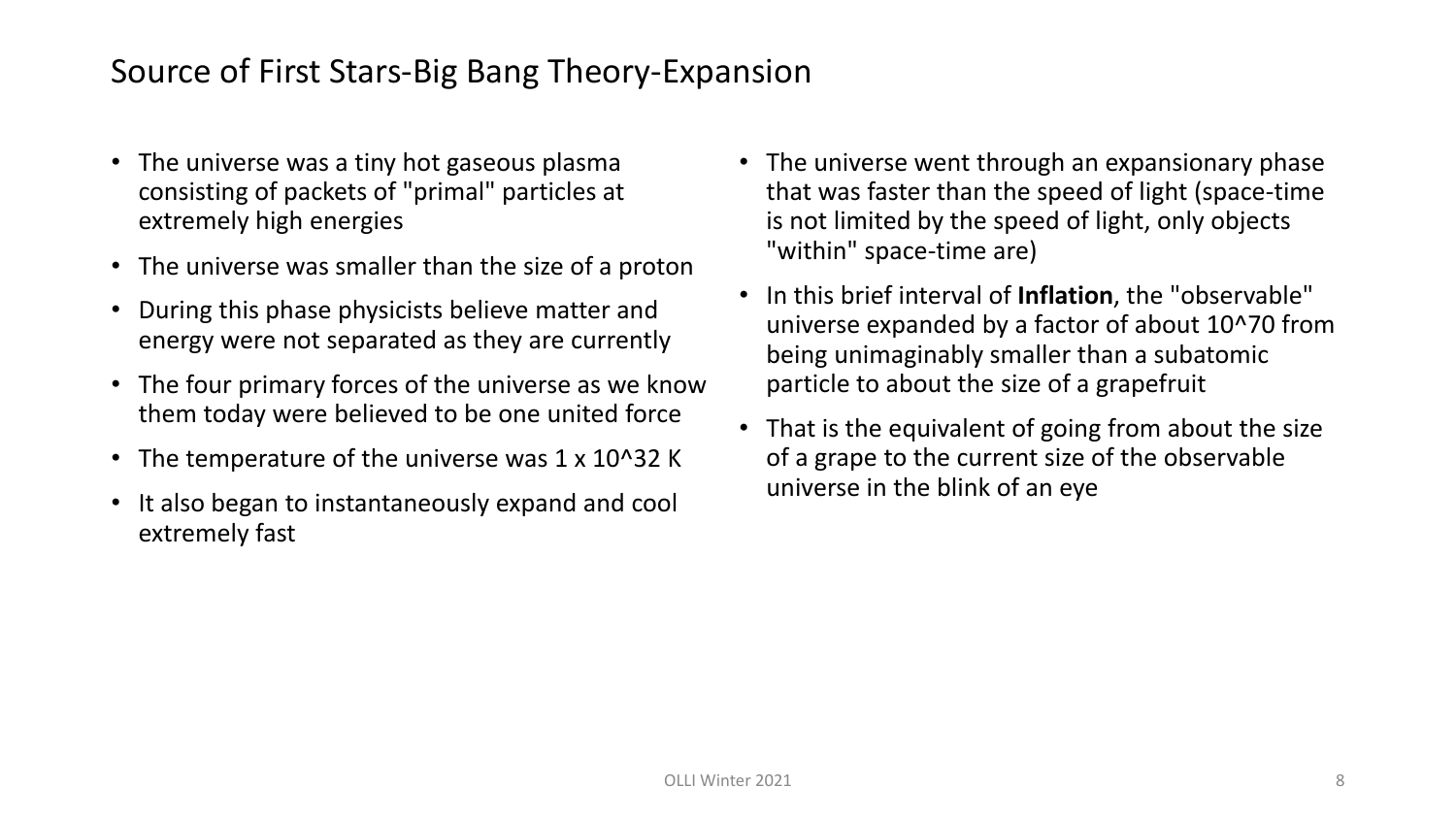## Source of First Stars-Big Bang Theory-Expansion

- Inflation was a period of super cooled expansion and the temperature dropped by a factor of 100,000 or so and continued to be cool during this phase
- When Inflation ended the temperature returned to the pre-Inflationary temperature, back up by a factor of 100,000
- This period is called "reheating"
- The universe began its current expansion rate
- The four fundamental forces gravity, the electromagnetic force, the strong nuclear force, and the weak nuclear force - formed and then separated
- The laws of physics and the four forces of nature began to apply
- Reheating ended at about 10^-10th of a second
- After Inflation, the universe slowed down to the normal "Hubble Rate" of expansion
- As the universe continued to cool, the nucleons were formed
- This early formation phase is called the **Big Bang Nucleosynthesis** (**BBN**)
- With the temperature falling below 10 billion Kelvin, BBN took place from about ten seconds to about twenty minutes
- Protons, neutrons, electrons-basis of atoms
- The BBN theoretical calculations result in a nuclei abundance of about 75% hydrogen (1 proton nucleus), about 25% helium (2 protons and 2 neutrons in the nucleus), and about 0.01% of deuterium (1 proton and 1 neutron nucleus)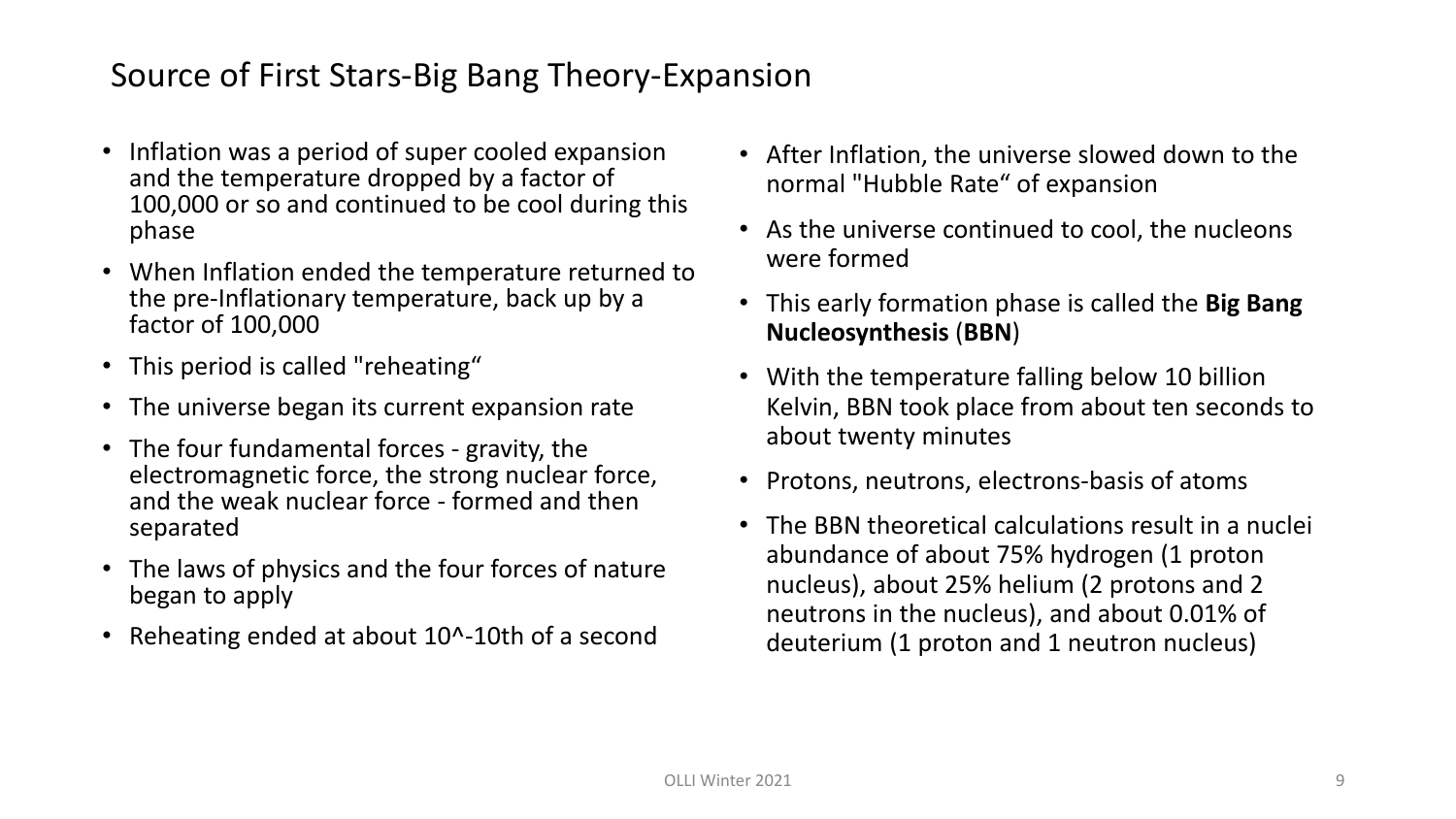## Source of First Stars-Big Bang Theory-Expansion

- Observed hydrogen and helium abundances in early distant galaxies are very consistent with the above theoretical calculations
- It is considered "strong evidence" for the Big Bang Theory
- After the first twenty minutes the universe settled down to a much longer period of expansion and cooling
- High energy radiation (photons) dominated the cosmos
- As the universe continued to cool, more and more matter was created
- Expansion caused radiation to lose more energy than matter so that after a while, matter (nuclei) particles exceeded massless particles (photons)
- About 70,000 years after the Big Bang, radiation and matter were about equal in density, shortly thereafter matter began to dominate
- For the next 310,000 years the universe continued to expand and cool, but was still fiery hot and dark
- Any visible light was immediately scattered by collisions with the ubiquitous electrons and protons
- It contained only the simplest elements, mostly hydrogen and helium ions
- As the universe cooled further, the electrons (with a negative charge) begin to get captured by the ions (with a positive charge) forming atoms (electrically neutral)
- This process happened relatively fast and is known as "recombination"
- The first bits of structure began to form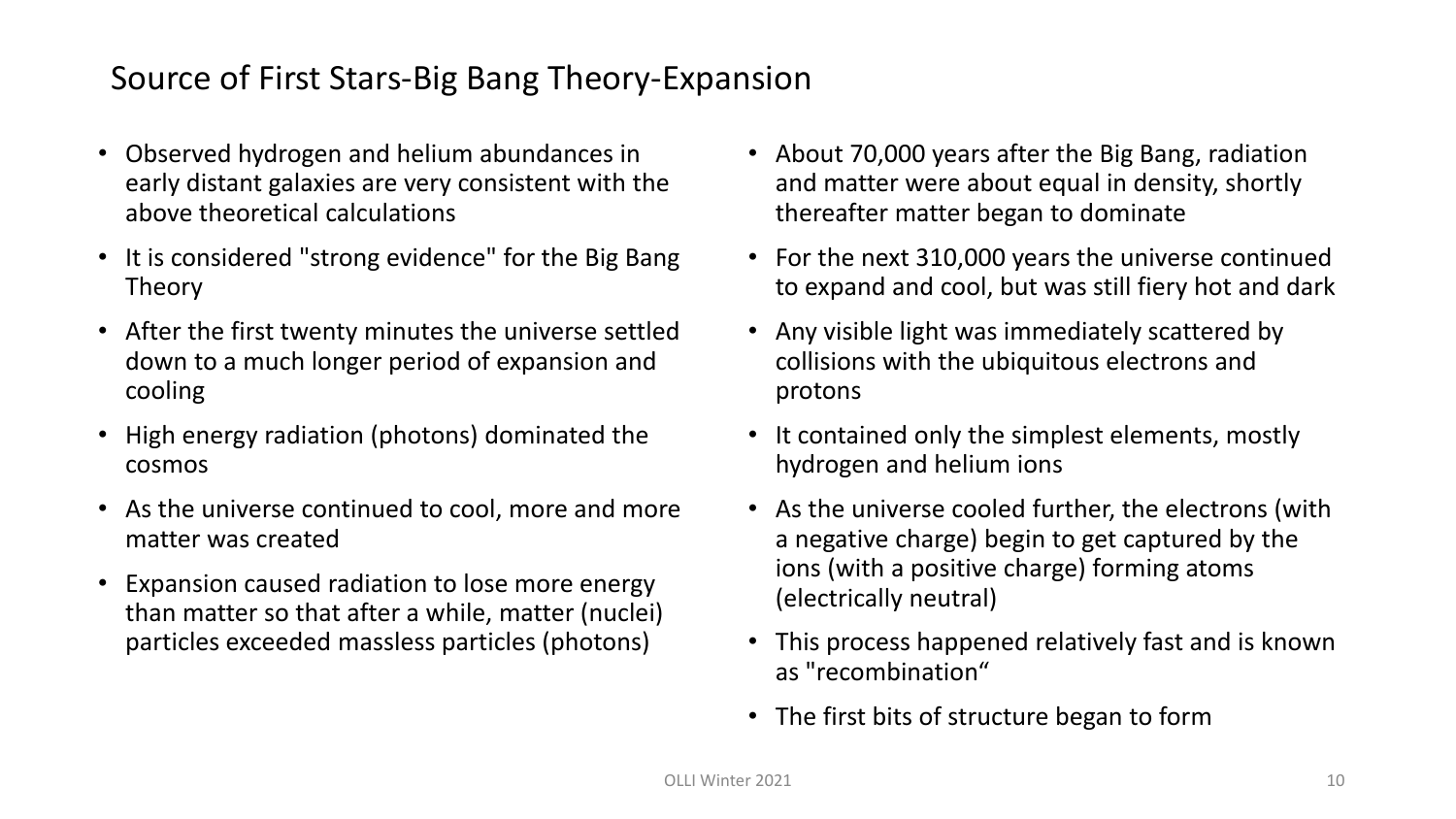## Source of First Stars-Big Bang Theory- First Generation

- The small clumps of matter grew in size as their gravity attracted other nearby matter
- At about 380,000 years of cooling, light (photons) began to travel through the spaces between the atoms which now "bond" the electrons in their orbits
- The universe had become transparent
- The first early radiation that could freely travel was the **CMB**, the remnants of which we can detect in the current universe 13.8 billion years later
- 380,000 years is the earliest point in time we can ever look back and "**see**" because everything before that was part of the dark ages
- It is thought that this pure hydrogen/helium mix allowed the first stars to grow much more massive than stars can get today
- It's believed that they could have gathered together several hundred solar masses
- The most massive star that can form today is thought to only be about 150 solar masses
- This **first generation** of stars probably lasted just a million years or so, and then detonated as supernovae
- Creating heavier elements that are spread out into space
- The **Sun** is a third-generation star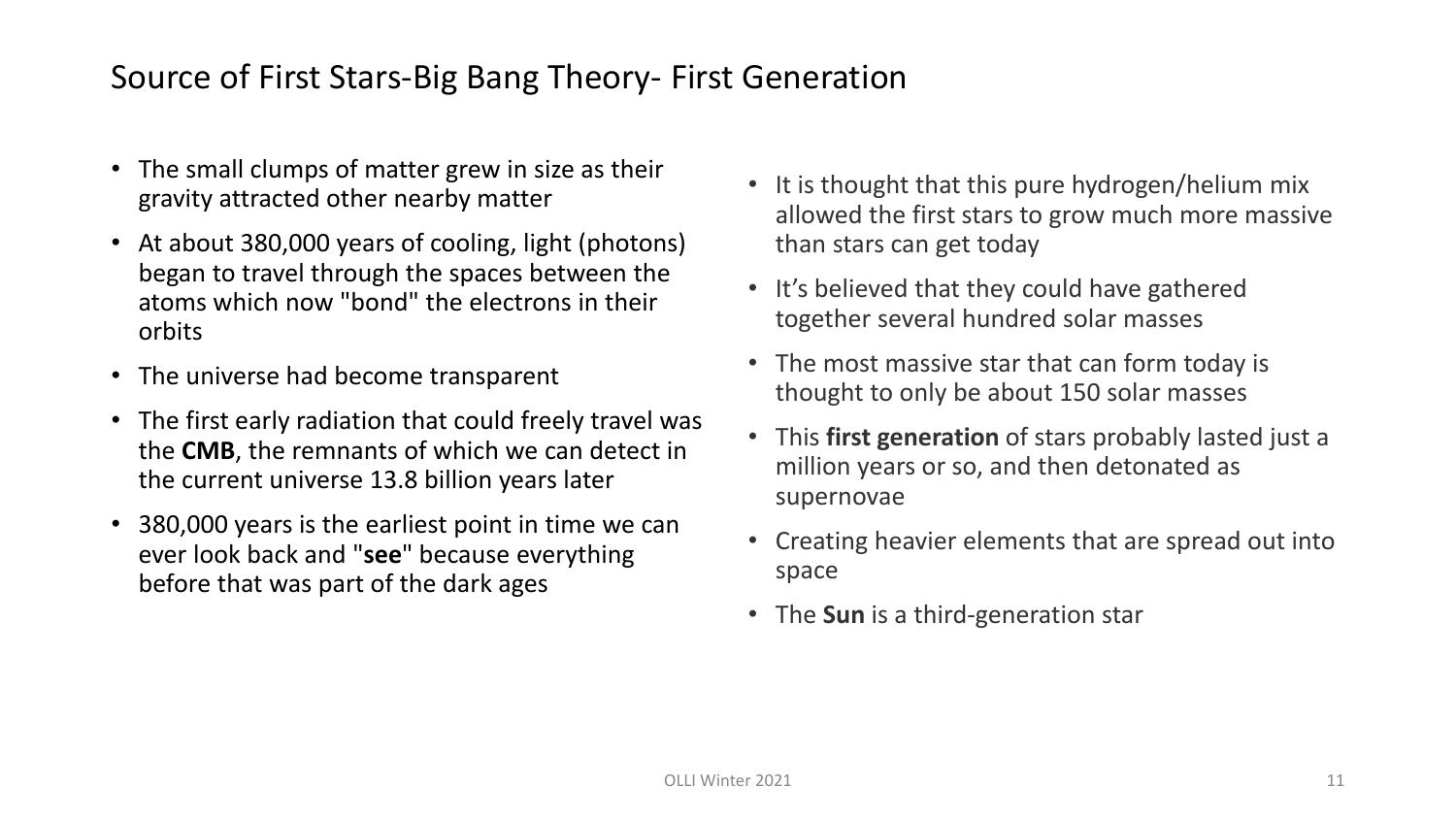#### Finding Properties of a Distant Star

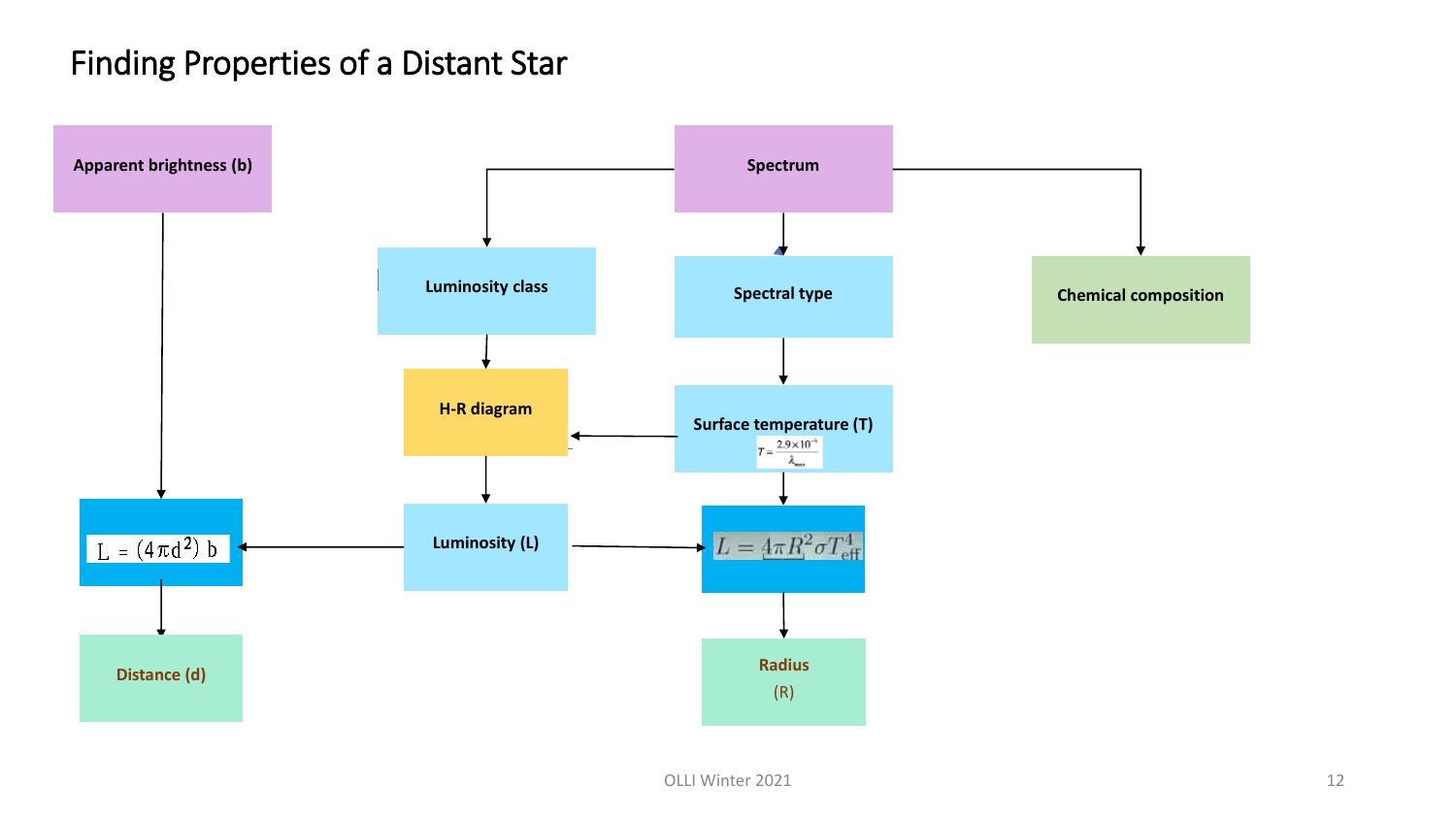- The **H-R diagram** shows that stars are **not randomly distributed** as far as their luminosities and effective temperatures are concerned
- They can be arranged in groups:
	- The Main Sequence
	- White Dwarfs
	- Giants
	- Super Giants

| <b>STAR TYPES AND THEIR</b><br><b>TEMPERATURE</b> |                   |                    |  |
|---------------------------------------------------|-------------------|--------------------|--|
| vpe                                               | Color             | Temperature (in K) |  |
| $\bf{o}$                                          | <b>Bluish</b>     | $30000 - 80000$    |  |
| В                                                 | <b>Bluish</b>     | $10000 - 30000$    |  |
| А                                                 | <b>Bluish</b>     | $7500 - 10000$     |  |
| Б                                                 | White             | $6000 - 7500$      |  |
| G                                                 | Yellow            | $5000 - 6000$      |  |
| к                                                 | <b>Red orange</b> | $3500 - 5000$      |  |
| M                                                 |                   | $2000 - 3500$      |  |

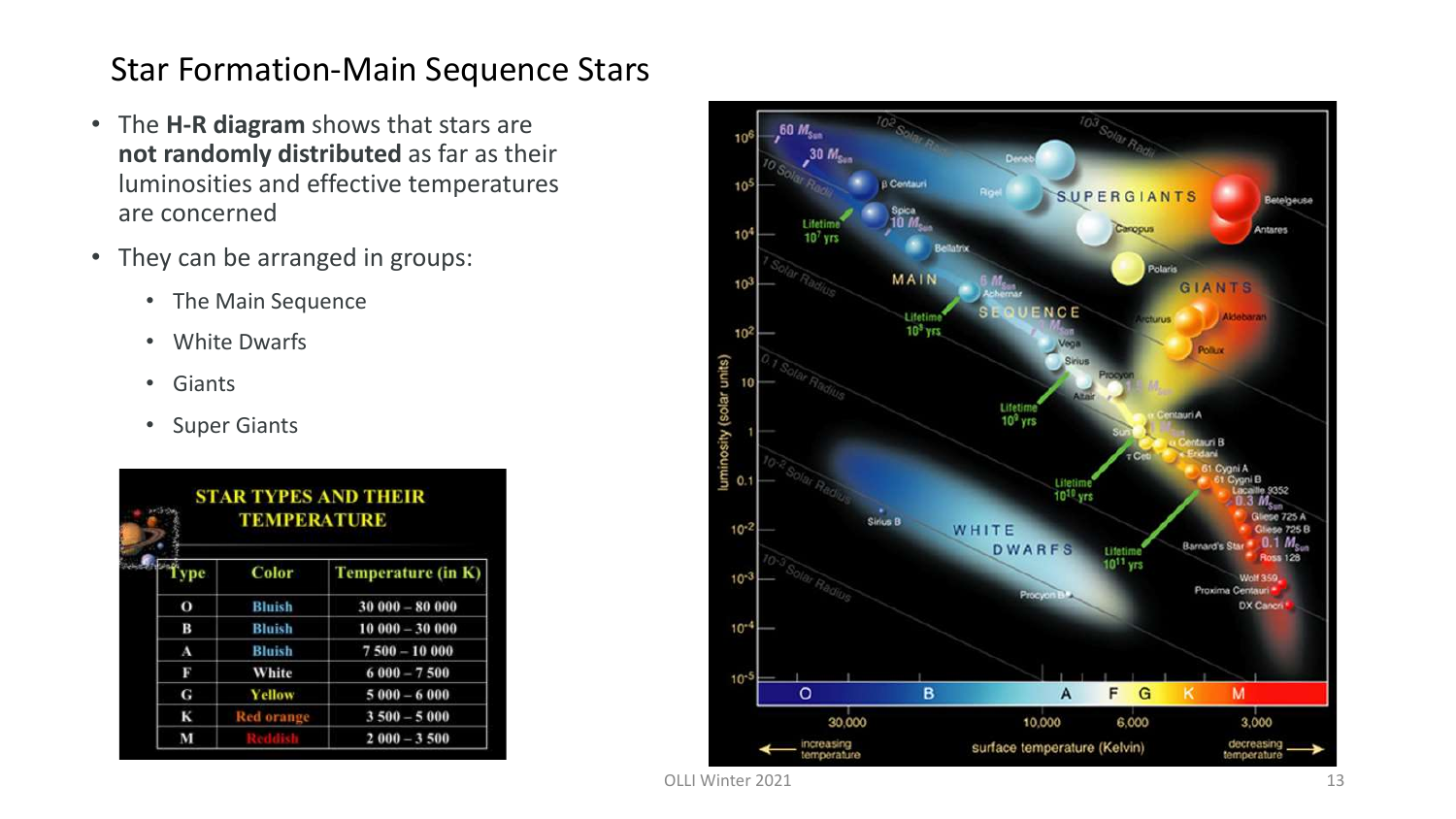- Stars form inside relatively dense concentrations of interstellar gas and dust known as **molecular clouds** or **dark nebulas**
- These regions are extremely cold (temperature about 10 to 20K, just above absolute zero)
- At these temperatures, gases become molecular meaning that atoms bind together
- Interstellar gas clouds are mostly hydrogen and helium
- The deep cold also causes the gas to clump to high densities
- When the density reaches a certain point, stars form
- Since the regions are dense, they are opaque to visible light and are known as dark nebula The Eagle Nebula is part of a molecular cloud with a



diameter of about 20 light years.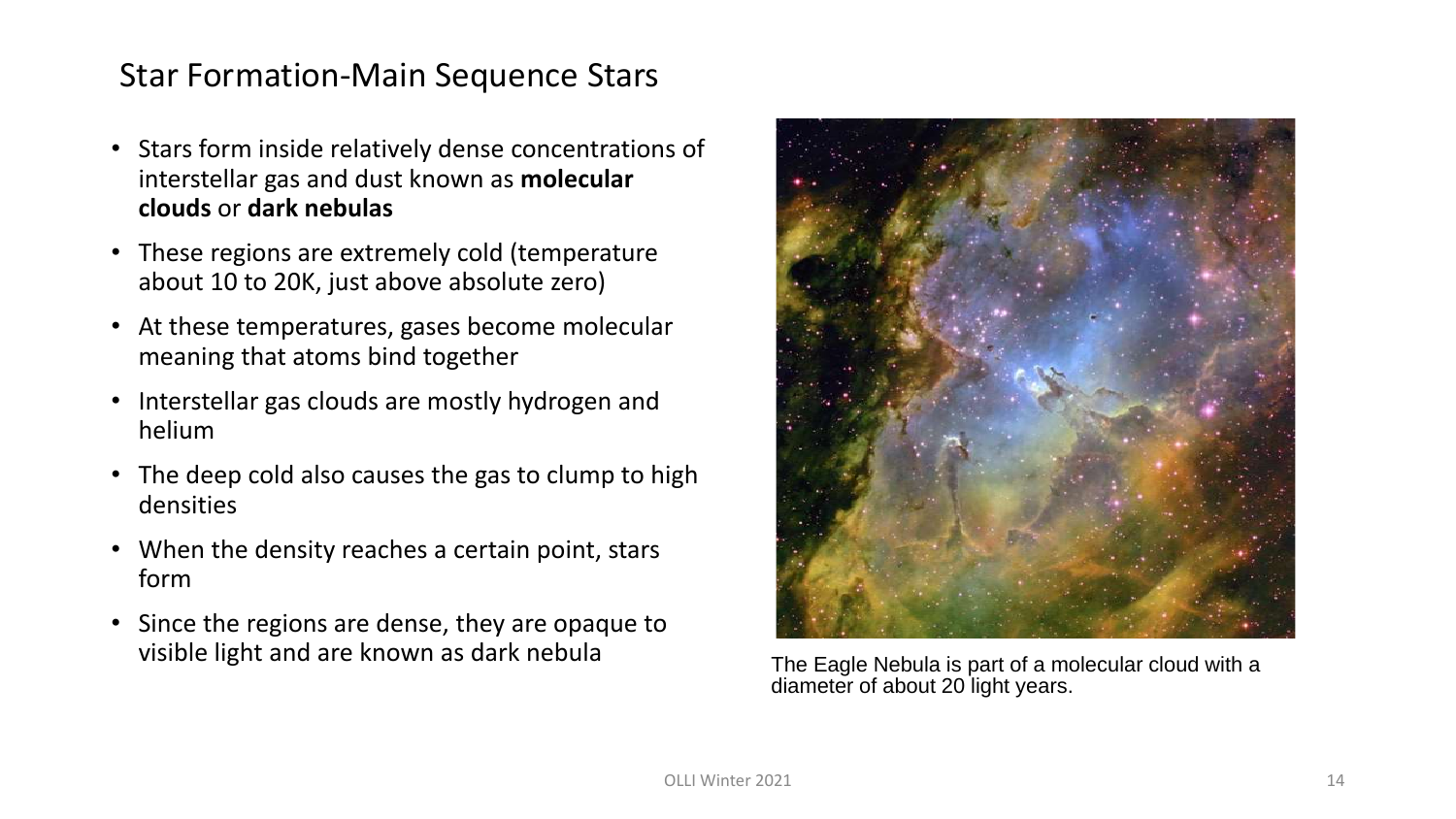#### Star Formation-Conservation of Angular Momentum-Stars' Rotation

- Since they don't shine by optical light, IR and radio telescopes are used to investigate them
- Star formation begins when the denser parts of the cloud core collapse under their own weight/gravity
- These cores typically have masses around  $10<sup>4</sup>$  solar masses in the form of gas and dust
- The cores are denser than the outer cloud, so they collapse first
- As the cores collapse, they fragment into clumps around 0.1 parsecs in size and 10 to 50 solar masses in mass
- These clumps then form into protostars and the whole process takes about 10 millions years
- Large clouds of gas are rotating slowly
	- Large radius
- Gravity causes gas clouds to shrink
	- Smaller radius
- Angular momentum of shrinking gas

cloud is conserved

- Stays constant
- Mass stays the same
- Angular momentum =  $1 \times (1)$

(Moment of Inertia x Angular Velocity)

• As gas cloud shrinks to form a sphere its rotation its angular velocity ,rotational speed increases

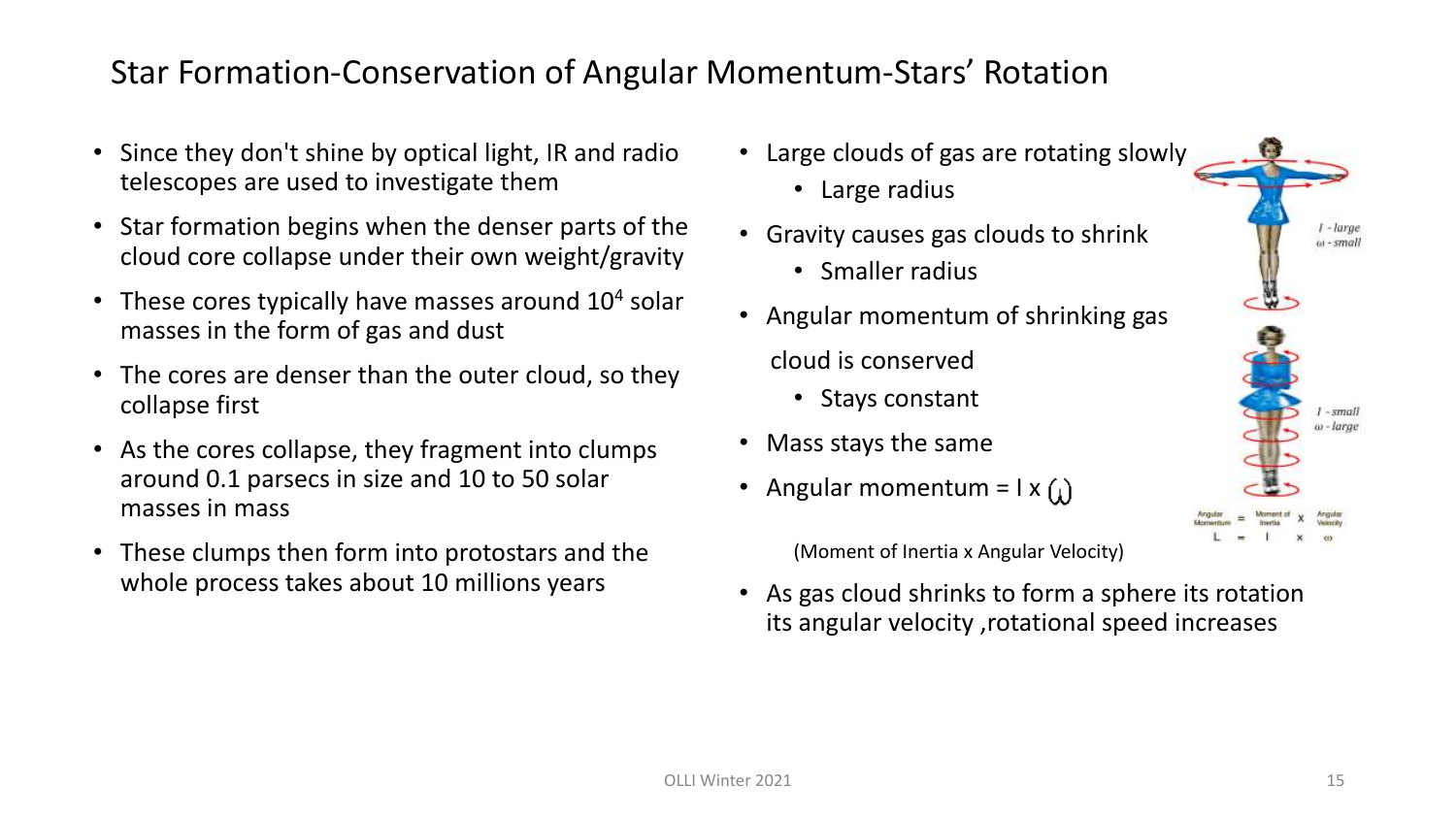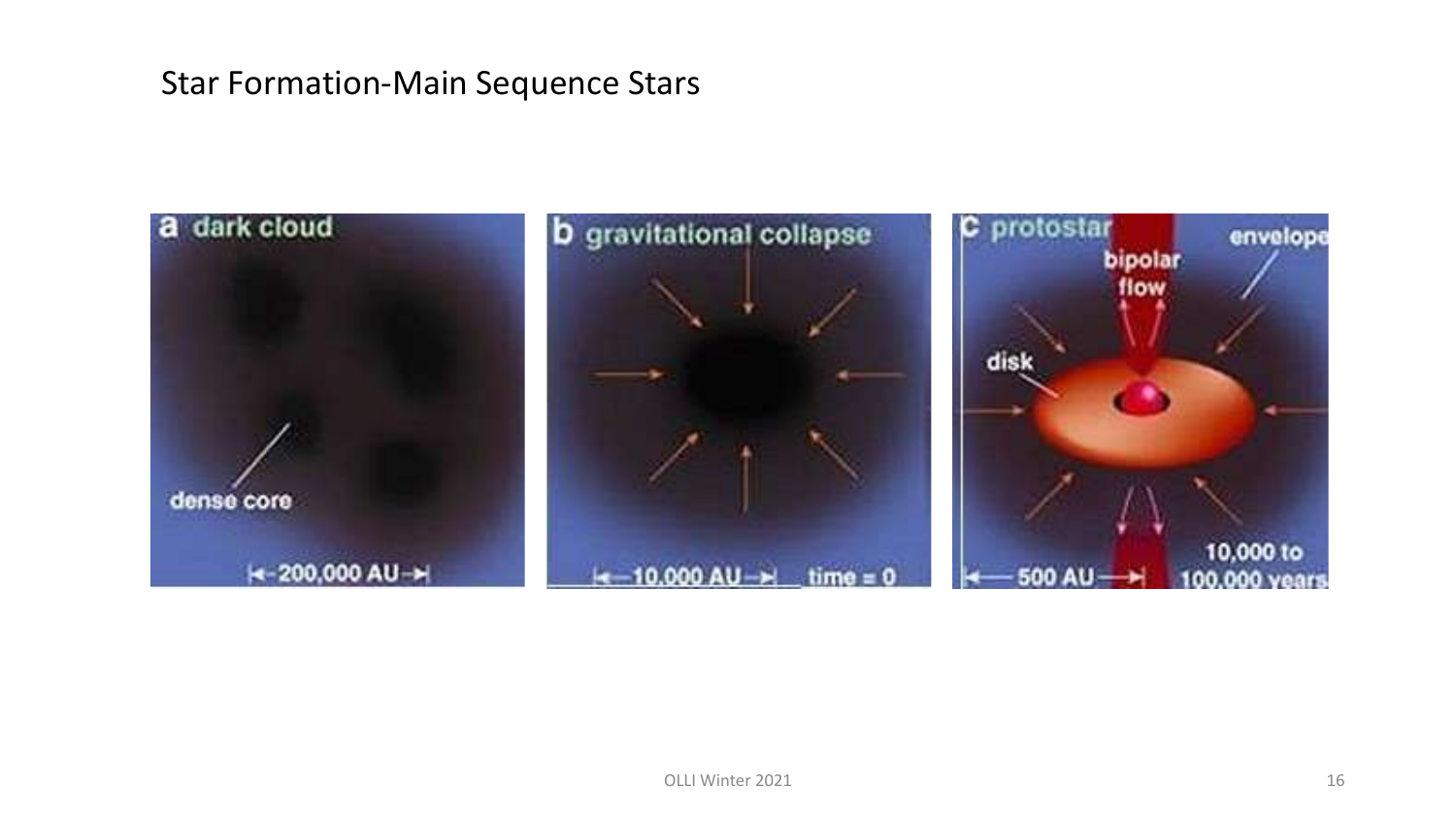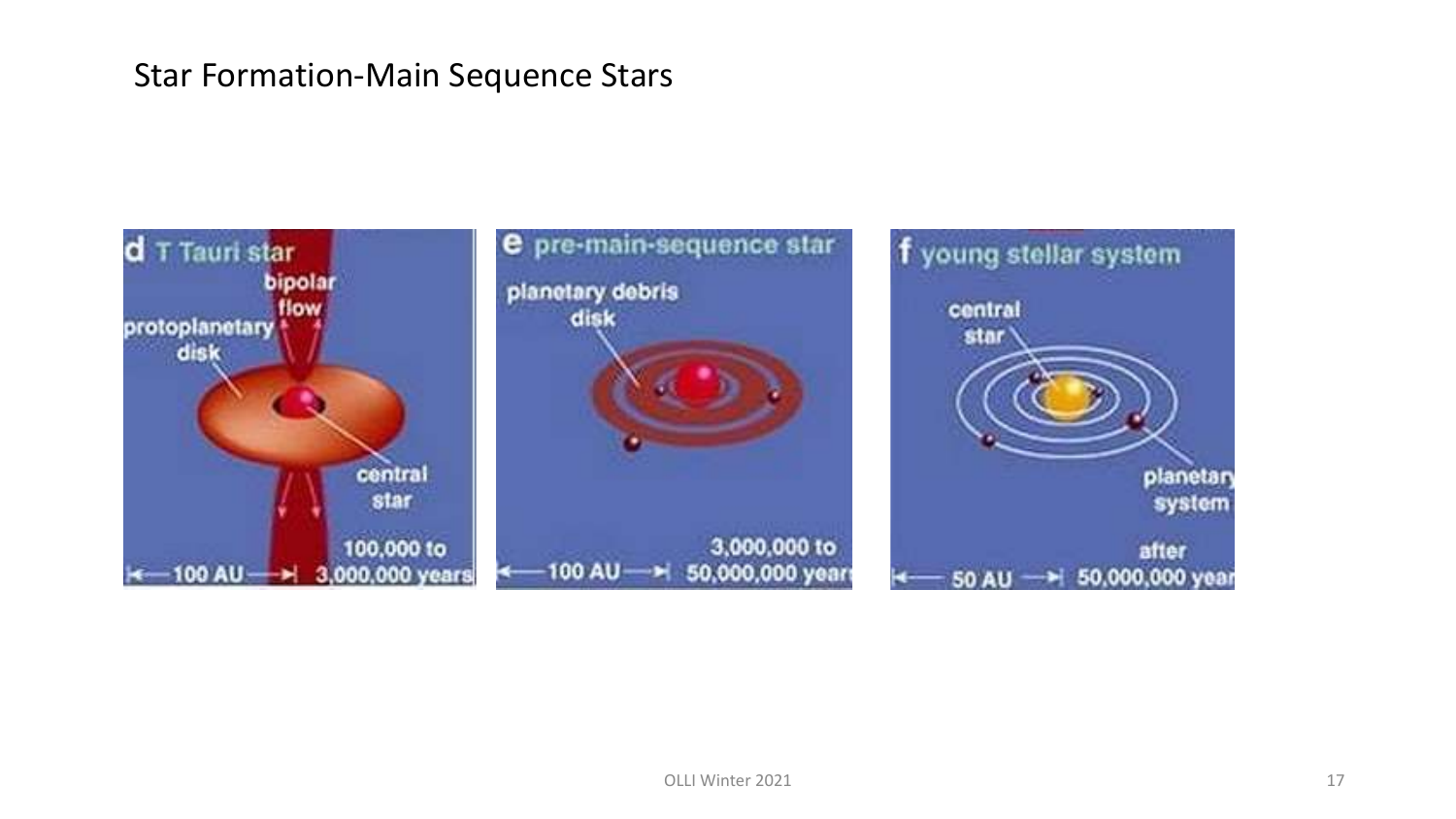

- How do we know this is happening if it takes so long and is hidden from view in dark clouds?
- Most of these cloud cores have IR sources, evidence of energy from collapsing protostars (potential energy converted to kinetic energy)
- Also, where we find young stars we find them surrounded by clouds of gas, the leftover dark molecular clouds
- And they occur in clusters, groups of stars that form from the same cloud core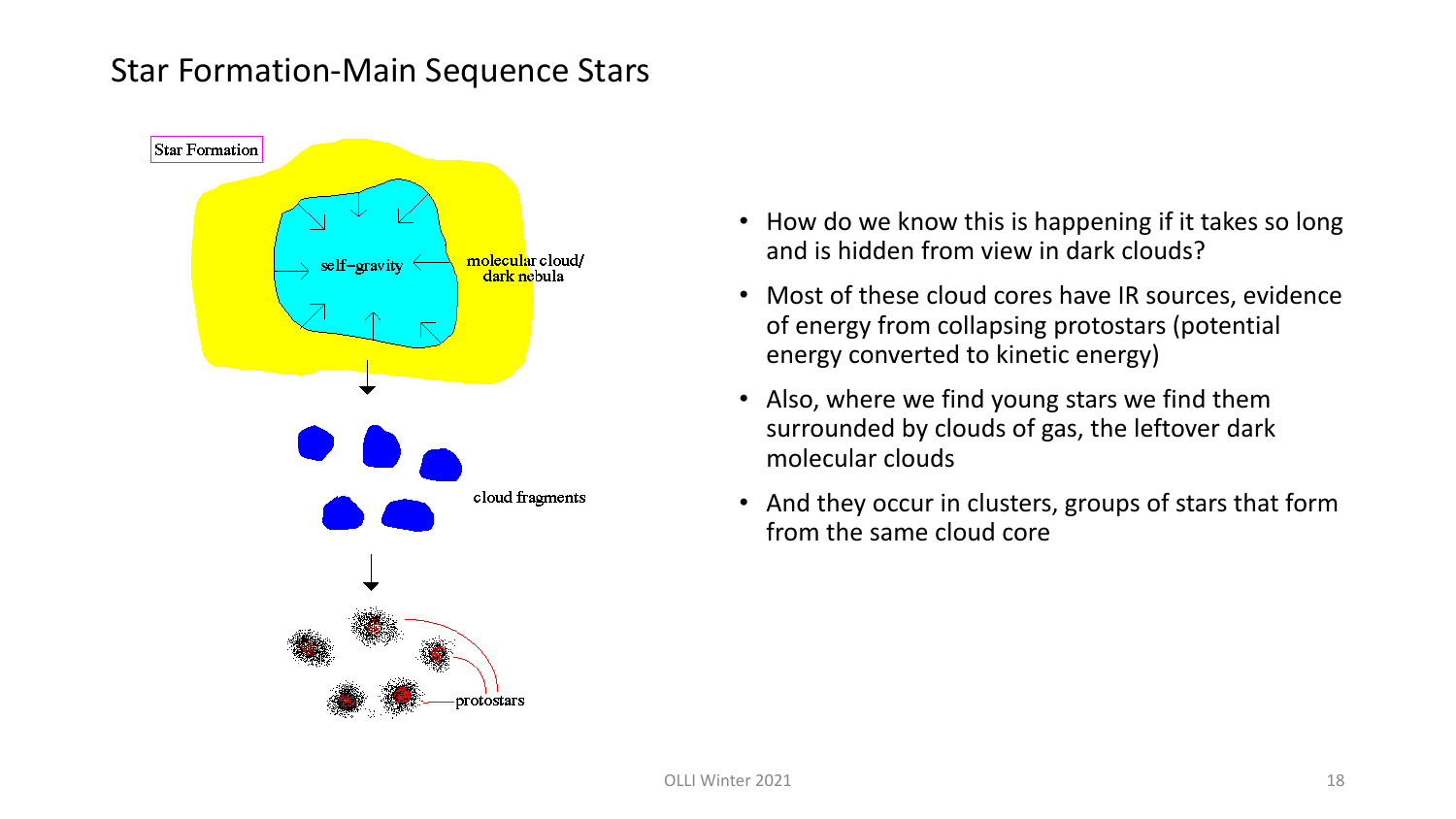#### Star Formation-Main Sequence Stars-Protostars

- Once a clump has broken free from the other parts of the cloud core, it has its own unique gravity and identity and we call it a **protostar**
- As the protostar forms, loose gas falls into its center
- The infalling gas releases kinetic energy in the form of heat and the temperature and pressure in the center of the protostar goes up
- As its temperature approaches thousands of degrees, it becomes an IR source
- Several candidate protostars have been found by the **Hubble Space Telescope** in the Orion Nebula
- The **Orion Nebula** spans about 24 light-years across and is part of the much larger Orion Molecular Cloud Complex
- The nebula is some 1,350 light-years away from Earth in the constellation of Orion



**Orion Nebula**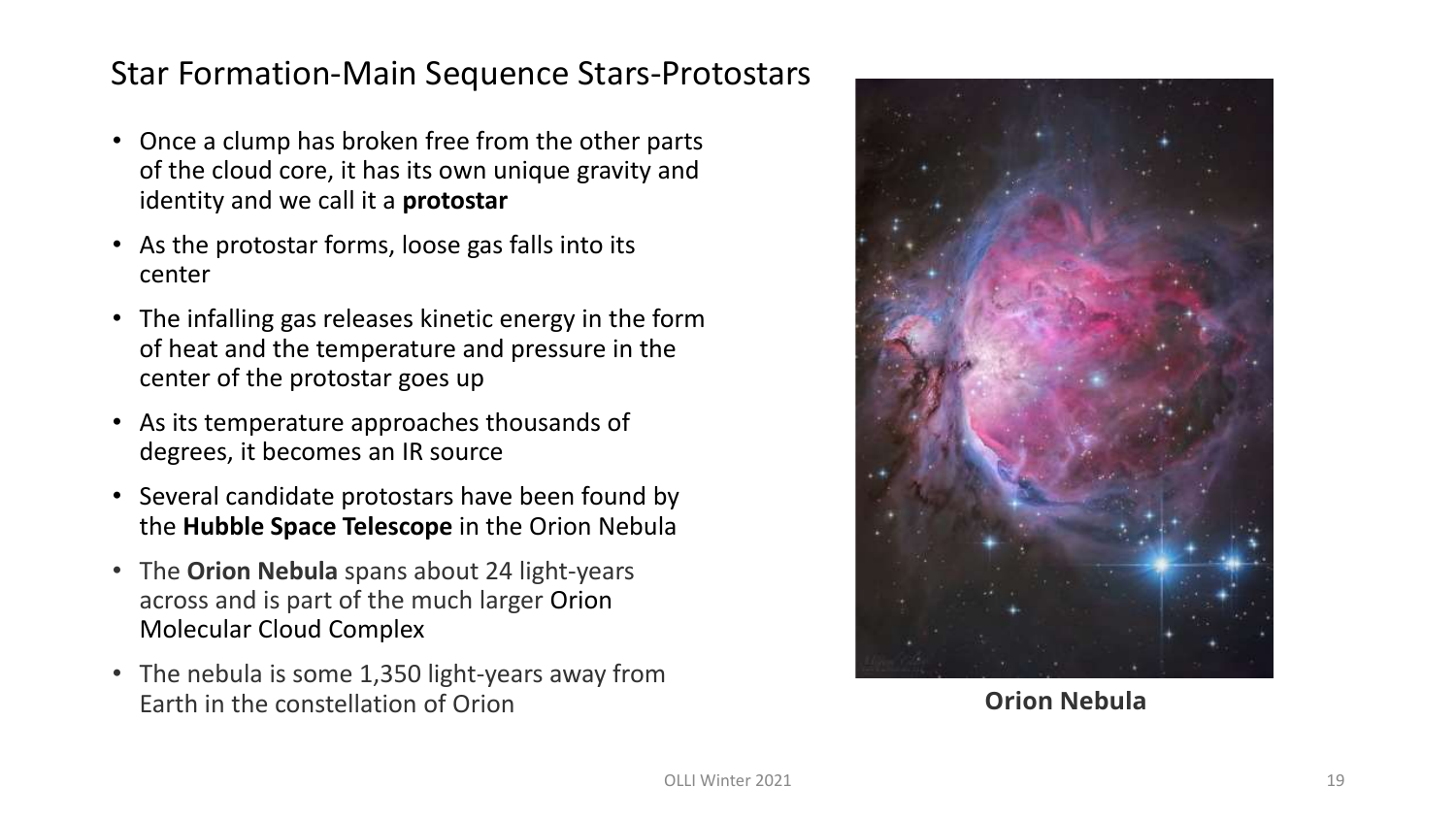#### Star Formation-Main Sequence Stars-Protostars



A dense gas clump breaks off from molecular cloud and collapses Angular momentum turns the irregular clump into a rotating disk

The central region is denser and forms into a protostar, the nebular disk forms slower to become a planetary system. Infalling matter increases the size of the protostar by a factor of 100

Infall is stopped when the protostar begins thermonuclear fusion and produces a strong stellar wind

- During the initial collapse, the clump is transparent to radiation and the collapse proceeds fairly quickly
- As the clump becomes more dense, it becomes opaque-photons do not pass through
- Escaping IR radiation is trapped, and the temperature and pressure in the center begin to increase
- At some point, the pressure stops the in-fall of more gas into the core and the object becomes stable as a protostar
- The protostar, at first, only has about 1% of its final mass
- But the envelope of the star continues to grow as infalling material is accreted-by gravity
- After a few million years, thermonuclear **fusion** begins in its core, then a strong stellar wind is produced which stops the in-fall of new mass
- The protostar is now considered a young star since its mass is fixed, and its future evolution is now set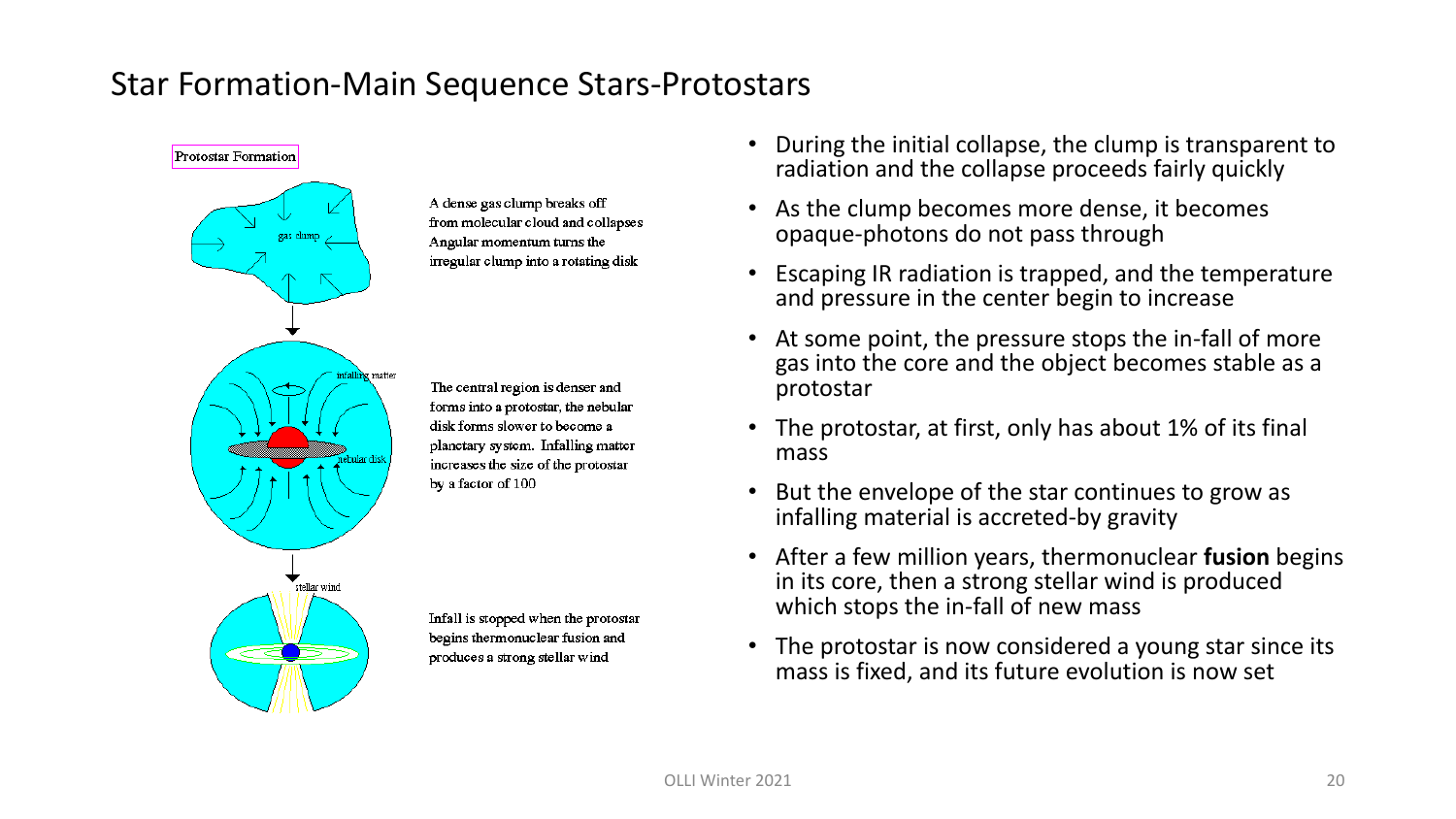# Star Formation-Main Sequence Stars-T-Tauri Stars

- Once a **protostar** has become a hydrogen -burning star, a strong stellar wind forms, usually along the axis of rotation
- Thus, many young stars have a bipolar outflow, a flow of gas out the poles of the star
- This is a feature which is easily seen by radio telescopes
- This early phase in the life of a star is called the **T - Tauri** phase
- One consequence of this collapse is that young T Tauri stars are usually surrounded by massive, opaque, circumstellar disks
- These disks gradually accrete onto the stellar surface, and thereby radiate energy both from the disk (infrared wavelengths), and from the position where material falls onto the star at (optical and ultraviolet wavelengths)

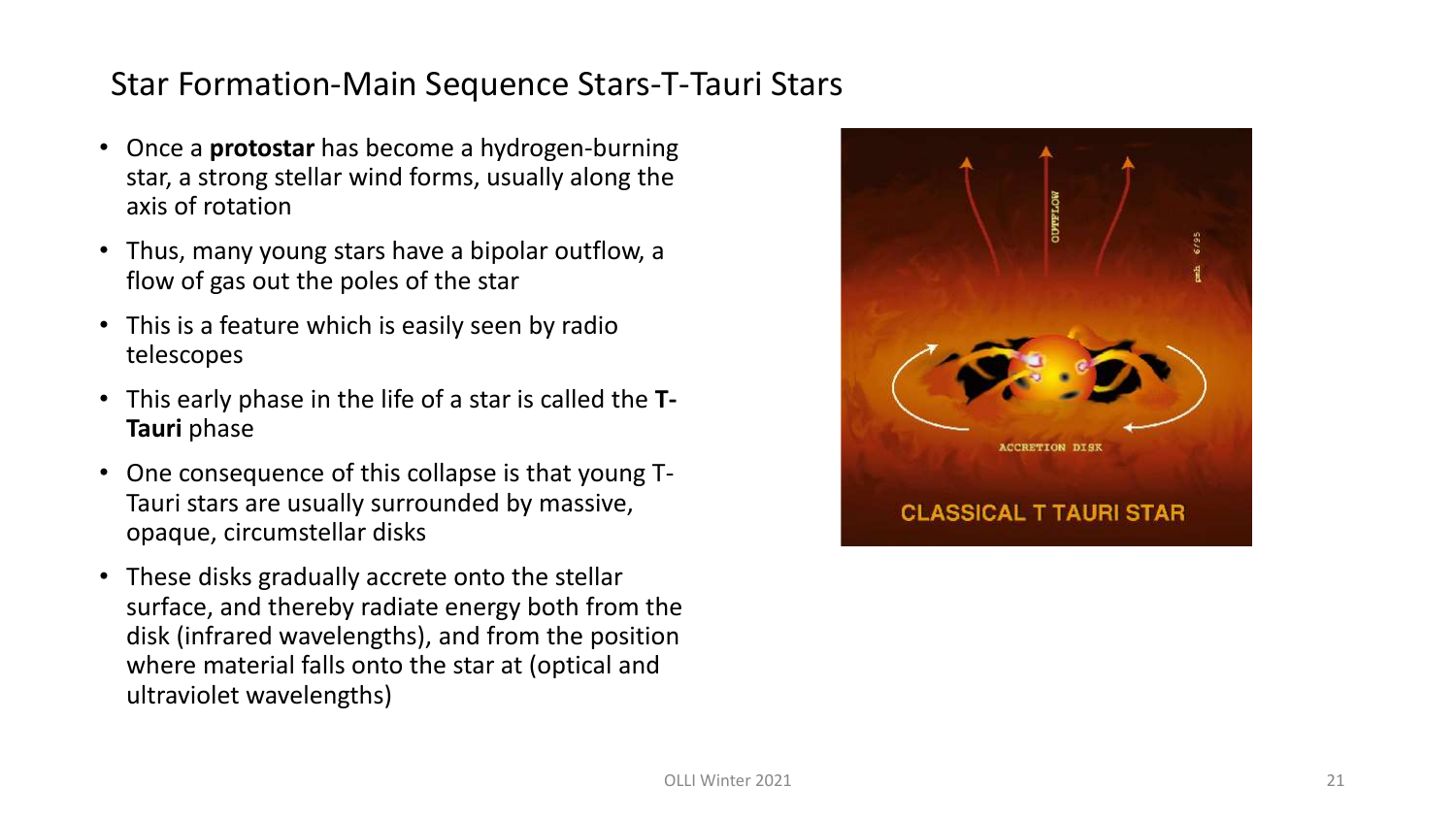#### Star Formation-Main Sequence Stars-T-Tauri Stars

- A fraction of the material accreted onto the star is ejected perpendicular to the disk plane in a stellar jet
- The outflow relieves the build-up of angular momentum as material spirals down onto the central star through the accretion disk
- The circumstellar disk eventually dissipates- probably when planets begin to form
- Young stars also have dark spots on their surfaces which are analogous to sunspots but cover a much larger fraction of the surface area of the star
- The T-Tauri phase is when a star has:
	- Vigorous surface activity (flares, eruptions)
	- Strong stellar winds
	- Variable and irregular light curves
- A star in the T-Tauri phase can lose up to 50% of its mass before settling down as a main sequence star, thus we call them pre-main sequence stars



- The arrows indicate how the T-Tauri stars will evolve onto the main sequence
- They begin their lives as slightly cool stars, then heat up and become bluer and slightly fainter, depending on their initial mass
- Very massive young stars are born so rapidly that they just appear on the main sequence with such a short T-Tauri phase that they are never observed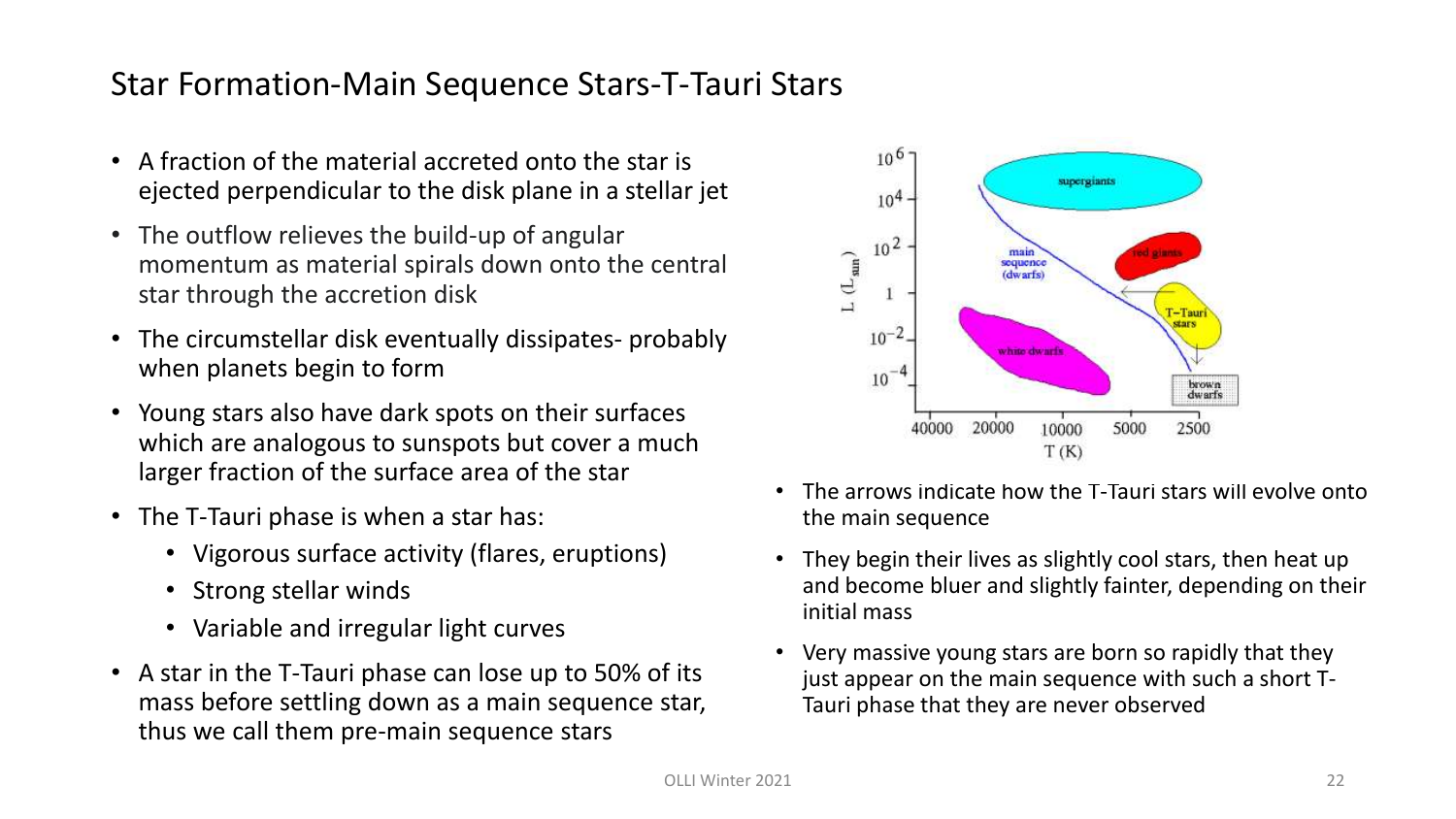#### Star Formation-Main Sequence Stars-Brown Dwarfs

- If a protostar forms with a mass less than 0.08 solar masses, its internal temperature never reaches a value high enough for thermonuclear fusion to begin (10E7 K)
- This failed star is called a **brown dwarf**, halfway between a planet (like **Jupiter**) and a star
- A star shines because of the thermonuclear reactions in its core, which release enormous amounts of energy by fusing hydrogen into helium
- And because core temperature rises with gravitational pressure, the star must have a minimum mass:
	- About 75 times the mass of the planet Jupiter
	- About 8 percent of the mass of our sun



- The brown dwarf 2MASSWJ 1207334−393254 as seen in a photo taken by the Very Large Telescope at the European Southern Observatory, Cerro Paranal, Chile
- The brown dwarf has a mass 25 times that of Jupiter and a surface temperature of 2,400 K
- **Sun's** surface temperature is 5,800 K
- Orbiting the brown dwarf at a distance of 8.3 billion is a planet (lower left) that has a mass five times that of Jupiter and a surface temperature of 1,250 K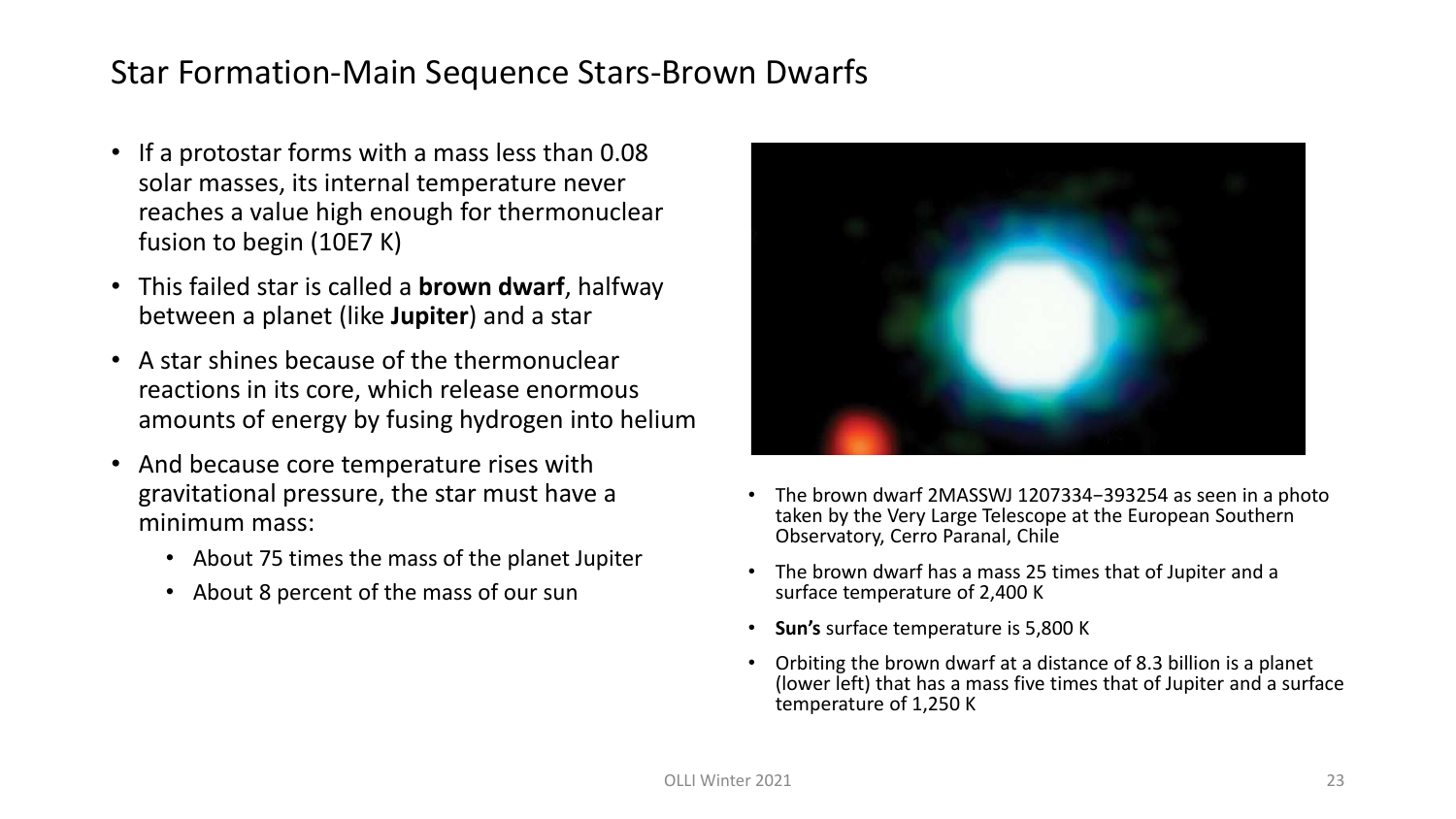#### Star Formation-Main Sequence Stars-Brown Dwarfs

- Relative sizes and effective surface temperatures of two recently discovered brown dwarfs -- **Teide 1** and **Gliese** 229B -- compared to a yellow dwarf star (the **Sun**), a red dwarf (**Gliese** 229A) and the planet **Jupiter**, reveal the transitional qualities of these objects
- Brown dwarfs lack sufficient mass (about 80 Jupiters) required to ignite the fusion of hydrogen in their cores, and thus never become true stars
- The smallest true stars (red dwarfs) may have cool atmospheric temperatures (less than 4,000 degrees Kelvin) making it difficult for astronomers to distinguish them from brown dwarfs
- Giant planets (such as Jupiter) may be much less massive than brown dwarfs, but are about the same diameter, and may contain many of the same molecules in their atmospheres



• The challenge for astronomers searching for brown dwarfs is to distinguish between these objects at interstellar distances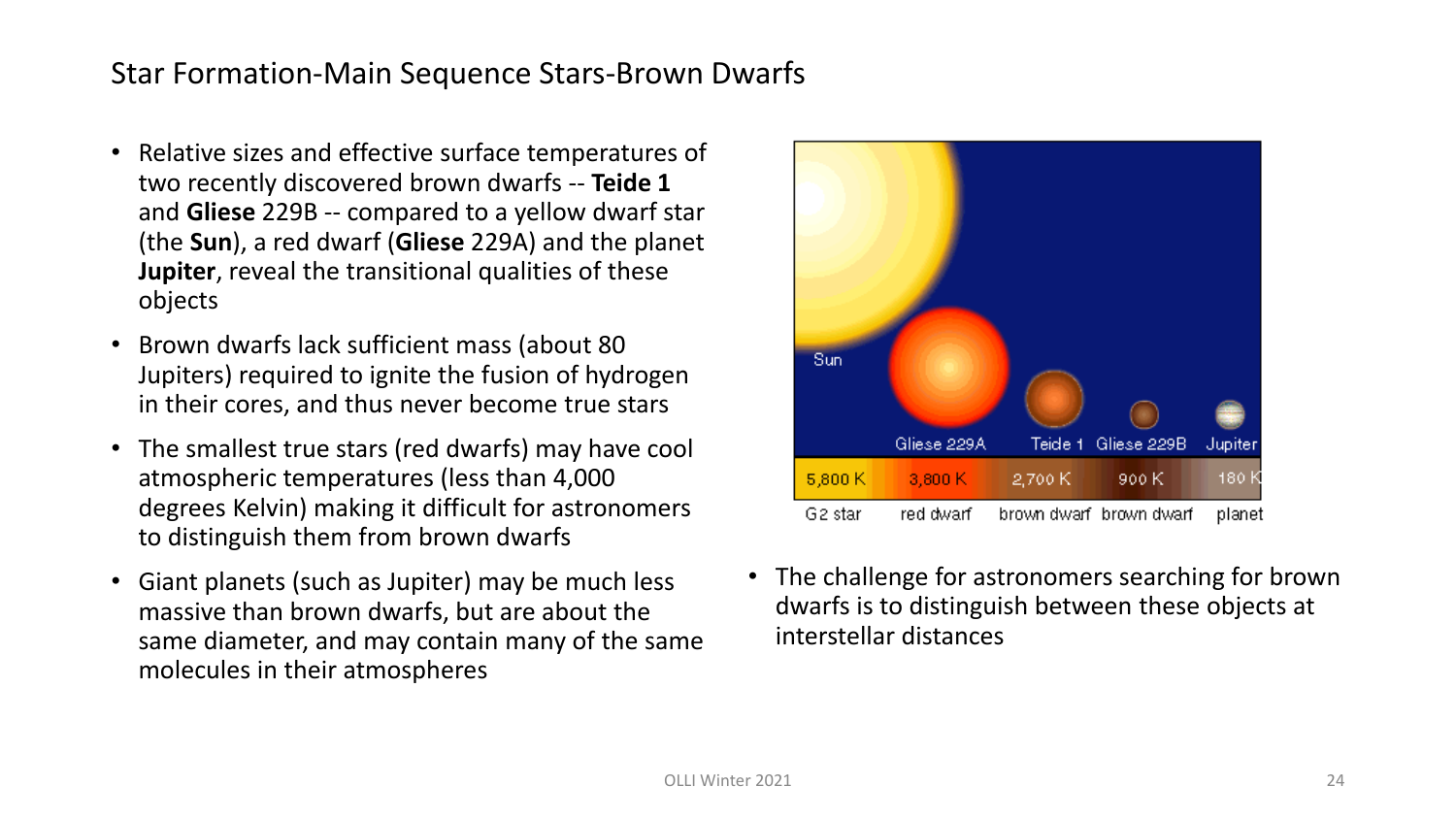- Once a protostar starts burning hydrogen in its core, it quickly passes through the **T-Tauri** stage (in a few million years) and becomes a **main sequence**  star where its total mass determines all its structural properties
- The three divisions in a star's interior are:
	- The nuclear burning core
	- The convective zone
	- The radiative zone
- Energy, in the form of **gamma-rays**, is generated solely in the nuclear burning core
- Energy is transferred towards the surface either in a **radiative** manner or **convection** depending on which is more efficient at the temperatures, densities and opacities



- The interior of three stellar types are shown
- Note that an **O** star is about 15 larger than a **G** star, and a **M** star is about 1/10 the size of a **G** star, this scale is shown below the interiors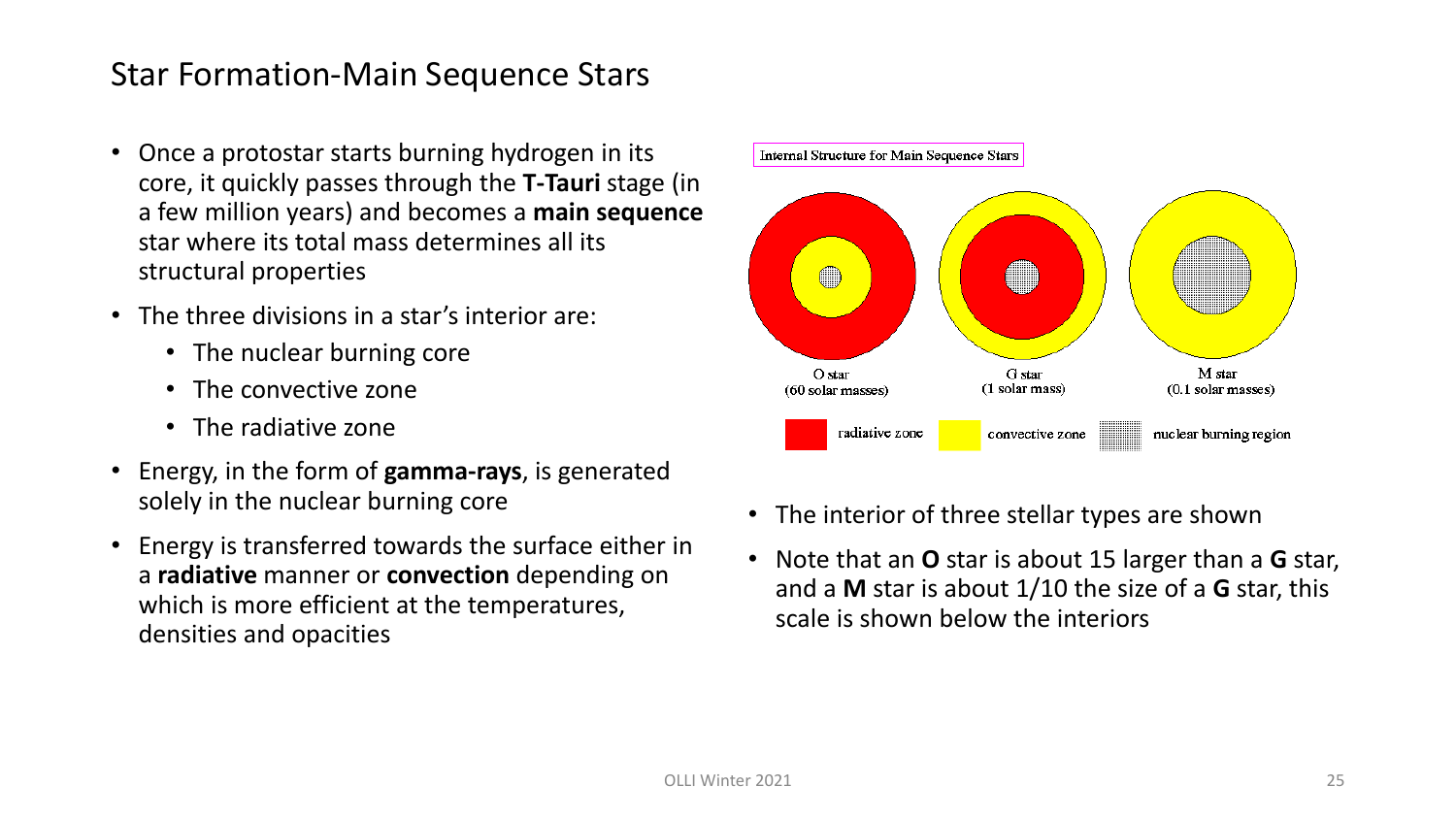- The nuclear burning regions takes up a larger percentage of the stellar interior as one goes to low mass stars
- High mass stars have a very small core surrounded by a large envelope
- The energy released from the stellar core heats the stellar interior producing the pressure that holds a star up against gravity-hydrostatic equilibrium
- Stars do not fade out when they have burned (fused) all their core hydrogen
- But fusion converts hydrogen into helium
- The star's core does not become empty, it fills with "**helium ash"**



- As the helium ash builds up, energy generation stops in the core
- The hydrogen fusion process moves outward into a shell surrounding the hot helium core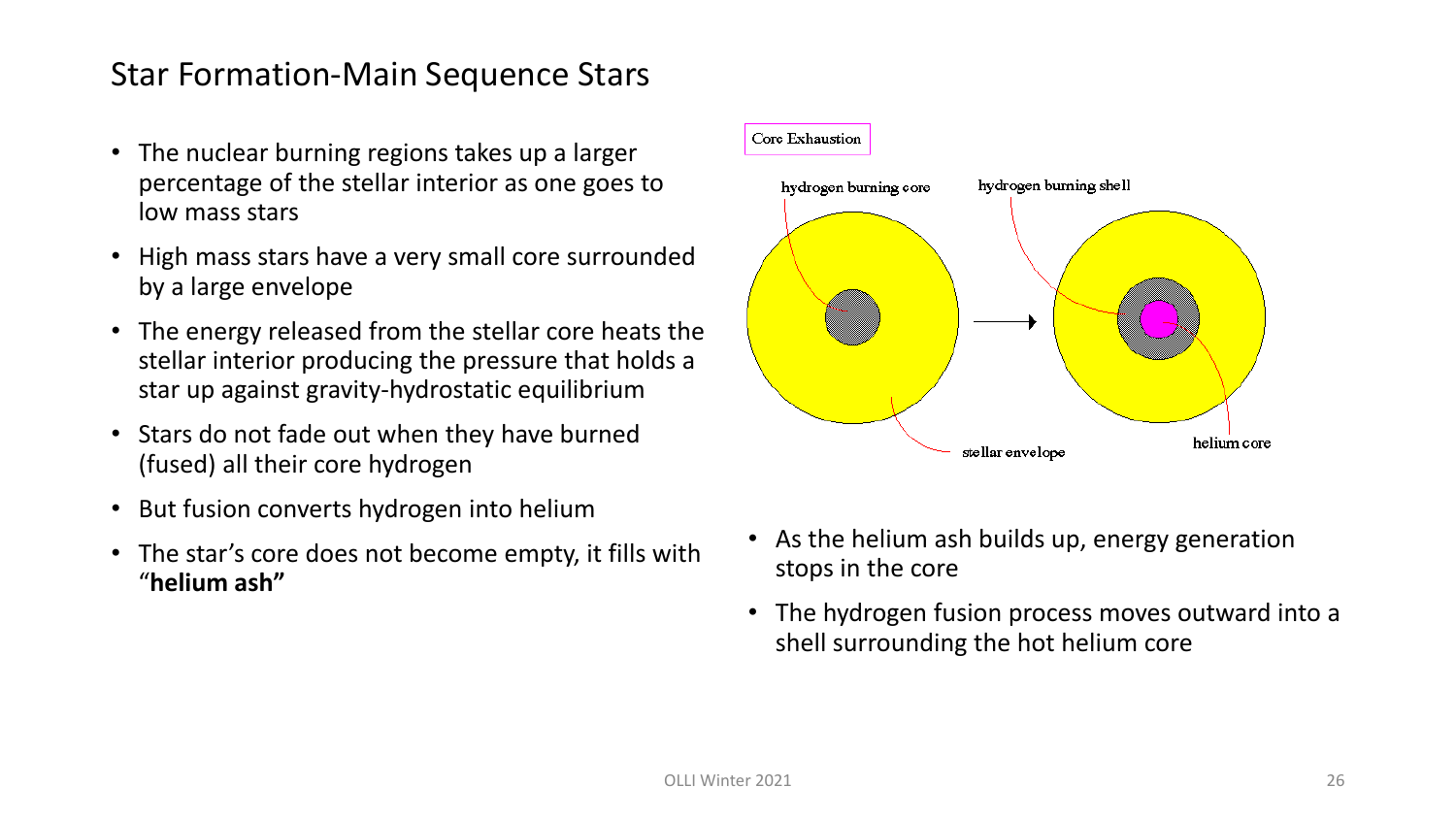

- **Hubble Space Telescope** view of the **Orion Nebula**
- The Orion Nebula is 1,500 light-years away, the nearest star-forming region to Earth
- The Orion Nebula is a picture book of star formation, from the massive, young stars that are shaping the nebula to the pillars of dense gas that may be the homes of budding stars
- The bright central region is the home of the four heftiest stars in the nebula
- The stars are called the **Trapezium** because they are arranged in a trapezoid pattern
- Ultraviolet light unleashed by these stars is carving a cavity in the nebula and disrupting the growth of hundreds of smaller stars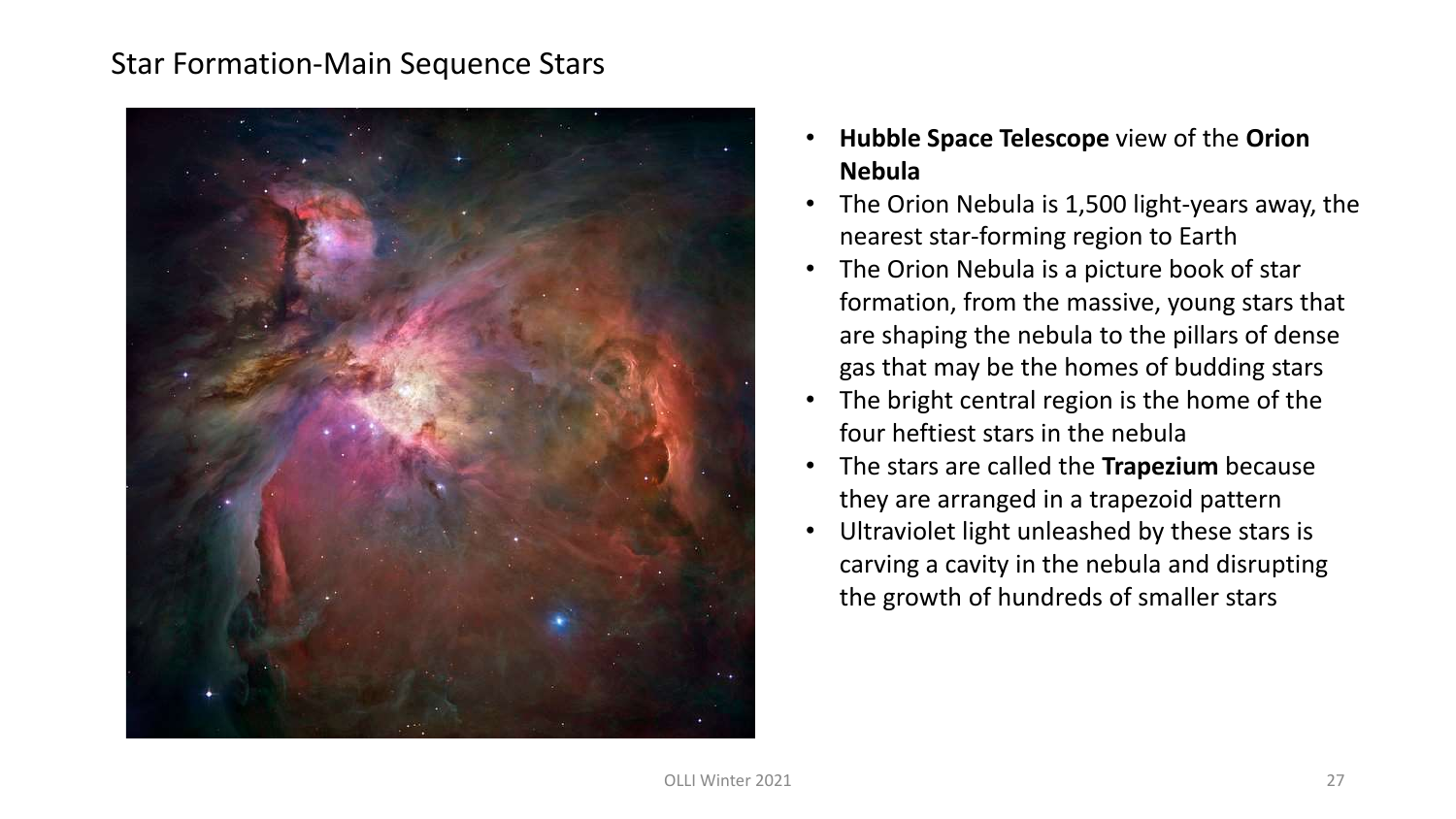- Star birth always seems to take place in dusty environments, where Hubble's infrared capabilities have been necessary
- Dust clouds scatter visible light, but let infrared light through unimpeded, meaning infrared observations are often the only way to see young stars
- Images of the Carina Nebula (7500 light years away) made in visible light show dense clouds of dust and gas
- Images of the same region in infrared make the dust fade, leaving just a faint outline of its location
- Details not seen at visible wavelengths are uncovered in near-infrared light
- The young stars forming inside the cloud are suddenly revealed